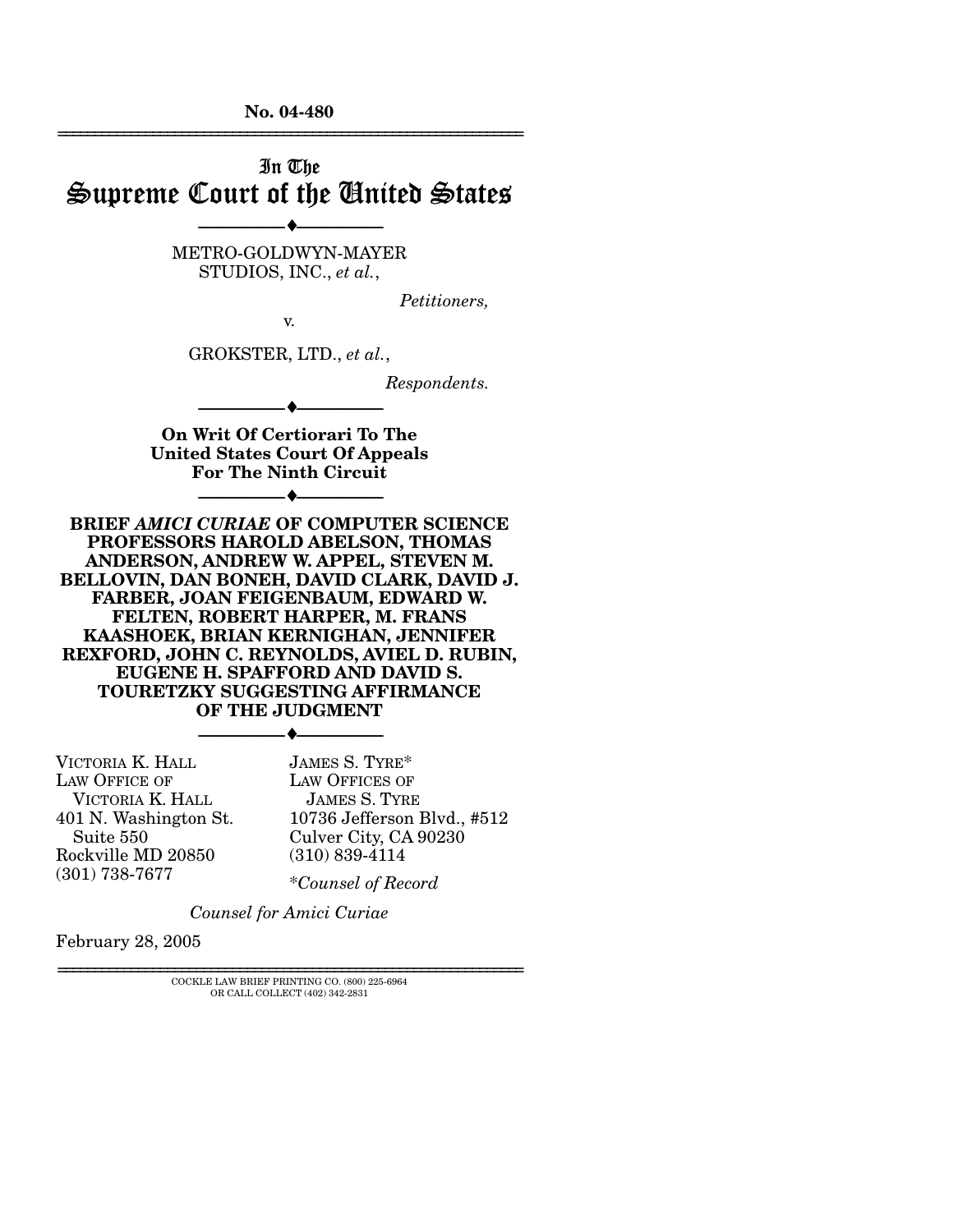## TABLE OF CONTENTS

## Page

| ii                                          |                                                              |    |
|---------------------------------------------|--------------------------------------------------------------|----|
|                                             |                                                              | 1  |
|                                             |                                                              |    |
|                                             |                                                              | 5  |
| L                                           |                                                              | 5  |
| H.                                          | THE END-TO-END PRINCIPLE                                     | 6  |
| HL.                                         | THE DIFFICULTY OF DESIGNING DIS-                             | 10 |
| $\mathbf{IV}$                               | THE UNPROVEN EFFICACY OF CON-<br>TENT FILTERING TECHNOLOGIES | 14 |
| V.                                          |                                                              | 18 |
|                                             |                                                              | 19 |
| APPENDIX - BRIEF BIOGRAPHIES OF AMICI<br>21 |                                                              |    |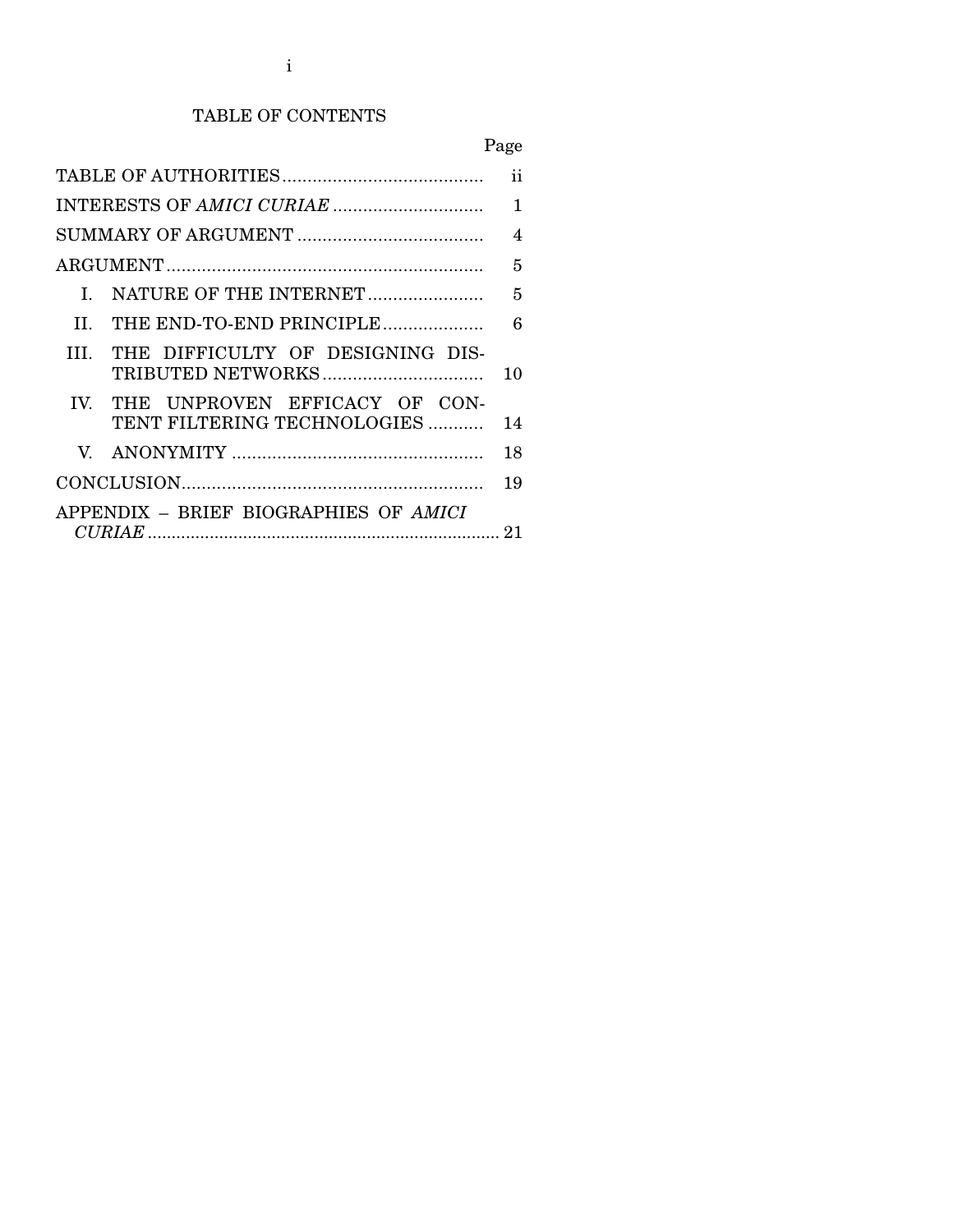## TABLE OF AUTHORITIES

### Page

#### **CASES**

- *A&M Records, Inc. v. Napster, Inc.*, 239 F.3d 1004 (9th Cir. 2001)................................................................. 17 *A&M Records, Inc. v. Napster, Inc.*, 284 F.3d 1091
- (9th Cir. 2002)........................................................... 17, 18
- *Sony Corp. of Am. v. Universal City Studios, Inc.*, 464 U.S. 417 (1984) .................................................*passim*
- *Verizon Communications, Inc. v. Law Offices of Curtis V. Trinko, LLP*, 540 U.S. 398 (2004)..................... 3

#### **MISCELLANEOUS**

| Bittorrent for torrent.linux.duke.edu, at http://torrent.                                                                                                        |
|------------------------------------------------------------------------------------------------------------------------------------------------------------------|
| John Borland, RIAA files 754 new file-swapping<br>suits, Clnet news.com, Dec. 16, 2004, at http://<br>news.com.com/RIAA+files+754+new+file-swapping+             |
| John Borland, RIAA sues 717 file-swappers, Clnet news.<br>com, Jan. 27, 2005, at http://news.com.com/RIAA+<br>sues+717+file-swappers/2110-1027_3-5553517.html 19 |
| David Cohen, New P2P Network Funded by U.S.<br>Government, New Scientist, Oct. 1, 2002, at http://<br>www.newscientist.com/article.ns?id=dn286111                |
| Steve Crocker, Request for Comments 1: Host Soft-<br><i>ware, at http://www.faqs.org/ftp/rfc/rfc1.txt (Apr. 7,</i>                                               |
| Daren Fonda, <i>Downloading Hollywood</i> , TIME, Feb.                                                                                                           |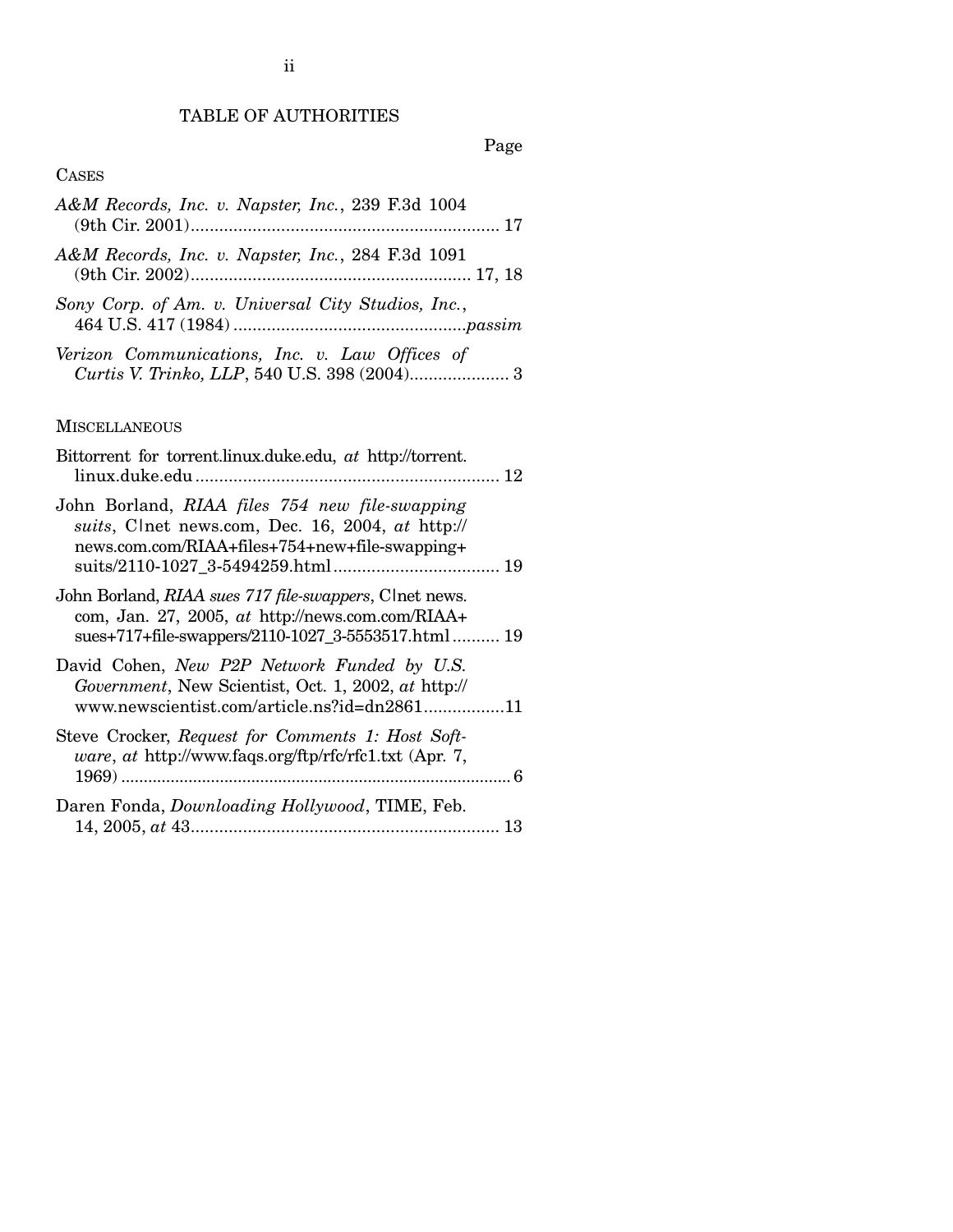TABLE OF AUTHORITIES – Continued

|                                                                                                                                                                                                                          | Page |
|--------------------------------------------------------------------------------------------------------------------------------------------------------------------------------------------------------------------------|------|
| IRIS: Infrastructure for Resilient Internet Systems,                                                                                                                                                                     |      |
| Xeni Jardin, Hollywood Wants BitTorrent Dead, Wired<br>News, Dec. 14, 2004, at http://www.wired.com/news/                                                                                                                |      |
| Kong is King.net   King Kong   Peter Jackson's Pro-<br>duction Diary, at http://www.kongisking.net/kong                                                                                                                  |      |
| Barry M. Leiner et al., A Brief History of the Inter-<br>net, at http://www.isoc.org/internet/history/brief.                                                                                                             |      |
| Marybeth Peters, Copyright Enters the Public<br>Domain, 51 J. Copyright Soc'y 701, 708 (2004)  19                                                                                                                        |      |
| PunditGuy: Tsunami Videos, at http://www.punditguy.                                                                                                                                                                      |      |
| J.H. Saltzer et al., <i>End-to-End Arguments in System</i><br>Design, 2 ACM Transactions on Computer Sys.<br>277-88 (Nov. 1984), <i>available at</i> http://mit.edu/<br>Saltzer/www/publications/endtoend/endtoend.pdf 7 |      |
| Jonathan Zittrain & Ben Edelman, <i>Empirical</i><br>Analysis of Internet Filtering in China, at http://<br>cyber.law.harvard.edu:8080/filtering/china 15                                                                |      |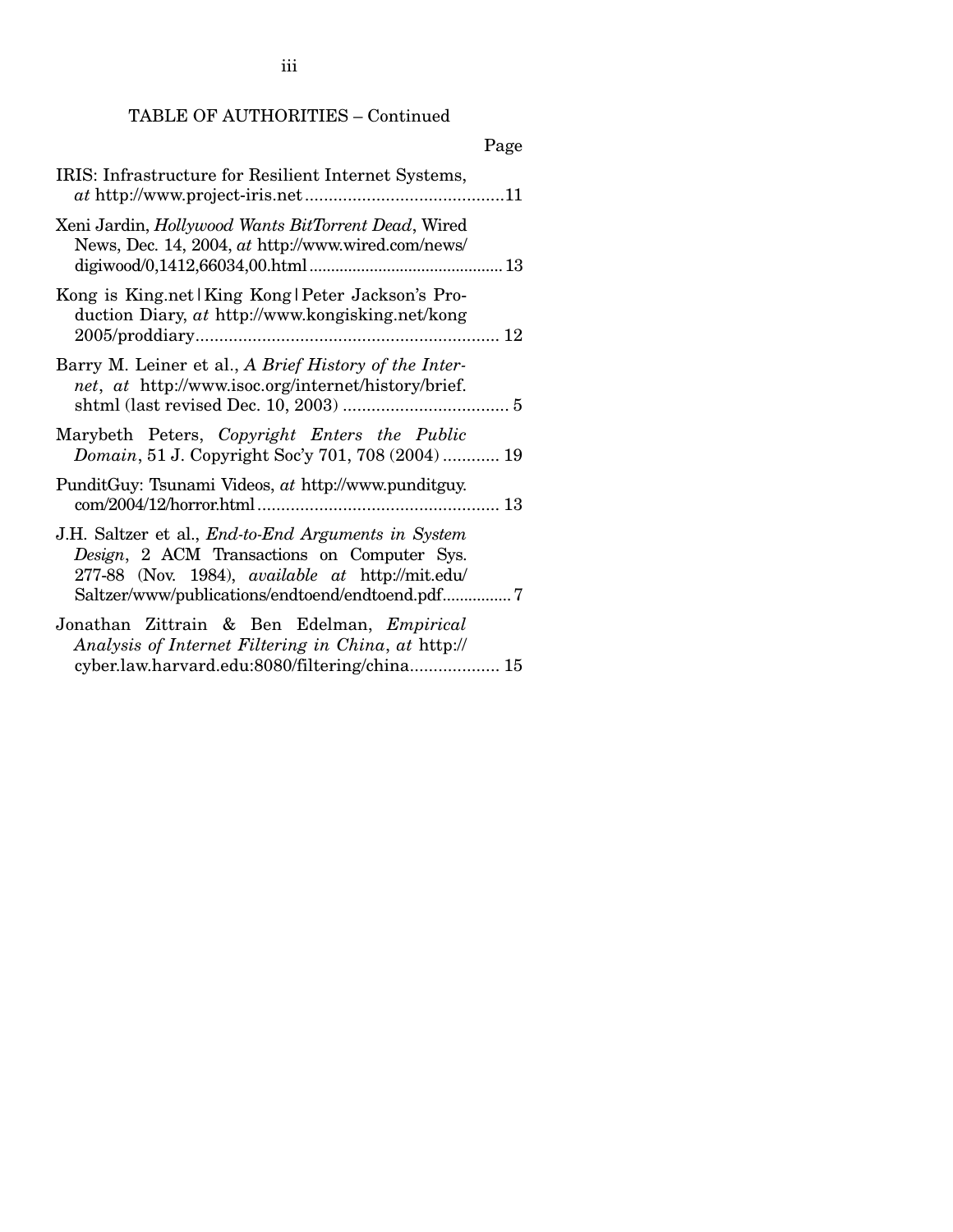## **BRIEF** *AMICI CURIAE* **OF COMPUTER SCIENCE PROFESSORS SUGGESTING AFFIRMANCE OF THE JUDGMENT**

 These computer science professors, as *amici curiae*, respectfully submit that the judgment below should be  $affirmed.<sup>1</sup>$ 

**INTERESTS OF** *AMICI CURIAE*

--------------------------------- ♦ ---------------------------------

 As more fully described in the Appendix, *amici* are 17 computer science professors at nine major universities in the United States.<sup>2</sup> Each *amicus* respects the value of intellectual property. All have published copyrighted works, some hold patents, and some have seen their copyrighted works made available without authorization on a peer-topeer (P2P) file-sharing network. None condone the unlawful use of file-sharing technology. *Amici* submit this brief because *amici* are gravely concerned that the ability to deploy or improve new technologies that can be used for lawful and unlawful purposes will be severely constrained if the Court scales back the protections inherent in the

 $\frac{1}{2}$  Per Rule 37.6, *amici* state that no counsel for any party has participated, in whole or in part, in writing this brief. The Distributed Computing Industry Association is defraying the out-of-pocket cost of printing this brief, but no person or entity other than *amici* or their counsel has made any other monetary contribution for preparing or submitting this brief. Counsel of record for *amici* is a Policy Fellow and an Advisory Board member of the Electronic Frontier Foundation, which is co-counsel for Respondent StreamCast Networks, Inc. Both titles are unpaid and honorary designations, for work unrelated to this case. The parties have consented to the filing of this brief.

<sup>&</sup>lt;sup>2</sup> Affiliations are listed only to identify the *amici*, whose views expressed herein do not necessarily coincide with those of their respective institutions.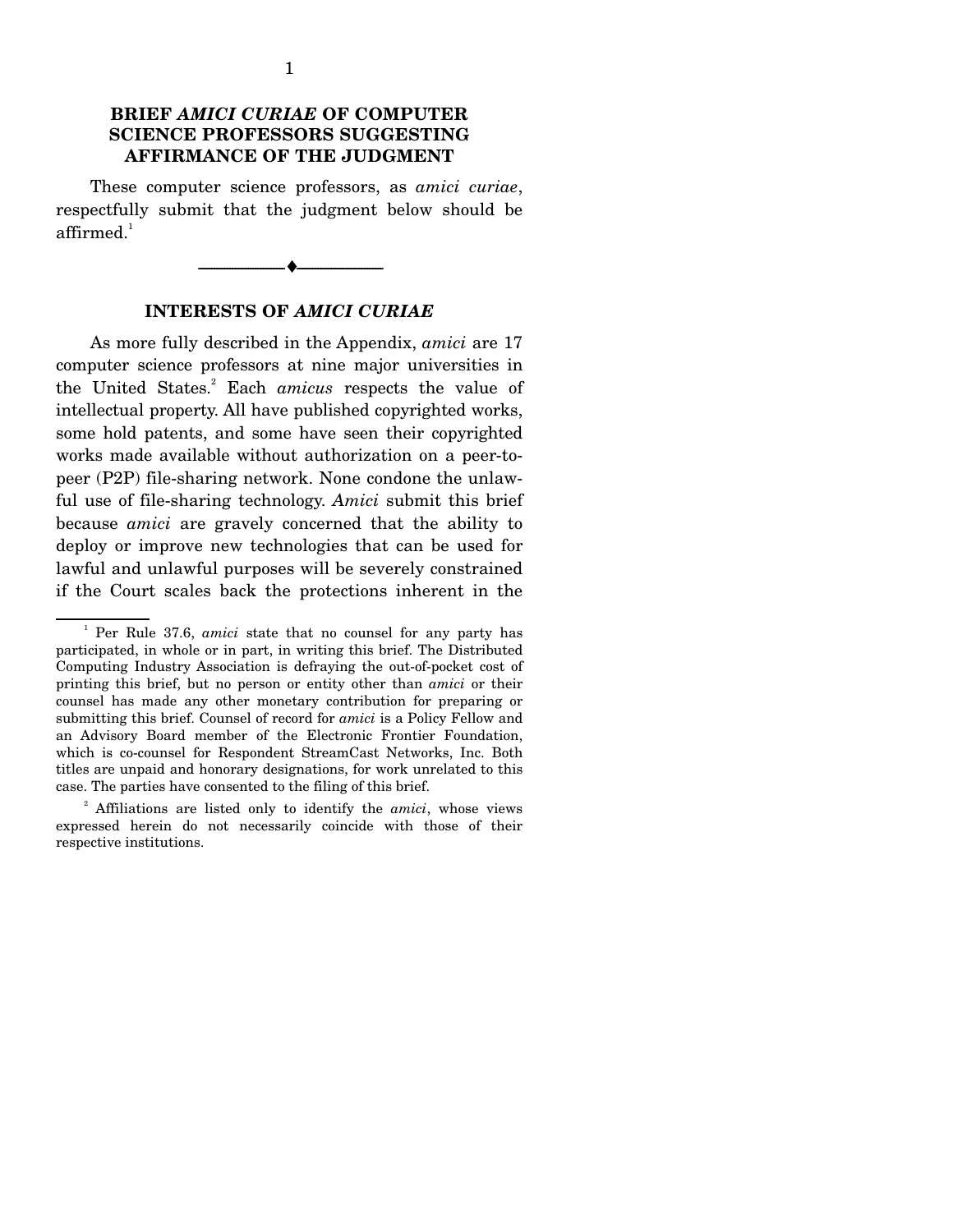"capable of substantial noninfringing uses" test of *Sony Corp. of Am. v. Universal City Studios, Inc.*, 464 U.S. 417 (1984) (*Sony-Betamax*).

 *Amici* are technology innovators who have been involved in major advances in Internet technology. David Clark was one of the original designers of the Internet, served as Chief Protocol Architect for the Internet in the 1980s, and has articulated the key design principles of the Internet such as the end-to-end arguments, *see* Section III, *infra*. Dr. Clark and his group created the first implementation of TCP/IP for the personal computer.<sup>3</sup> Steven Bellovin was one of the inventors of Usenet, an early and highly decentralized network. David Farber was responsible for the development of the first distributed computer system, was a principal in several major networking efforts, and was the co-principal of the pioneering NSF/DARPA-funded Gigabit Network Testbed Initiative. Eugene Spafford developed the first generally available intrusion detection system, and the first system security scanner. He also was the first person to develop software forensics techniques for cybercrime investigation. Other *amici* have made and are making equally important contributions to Internet technology.

 Although some *amici*'s technology can be, has been and will be used for unlawful purposes as well as for lawful ones, *amici* have never before believed that their work would be threatened by others' unlawful use of their technology. For 21 years, the "capable of substantial noninfringing uses" test has protected those who developed new

<sup>3</sup> TCP/IP (Transmission Control Protocol/Internet Protocol) is the communication language that all computers use on the Internet.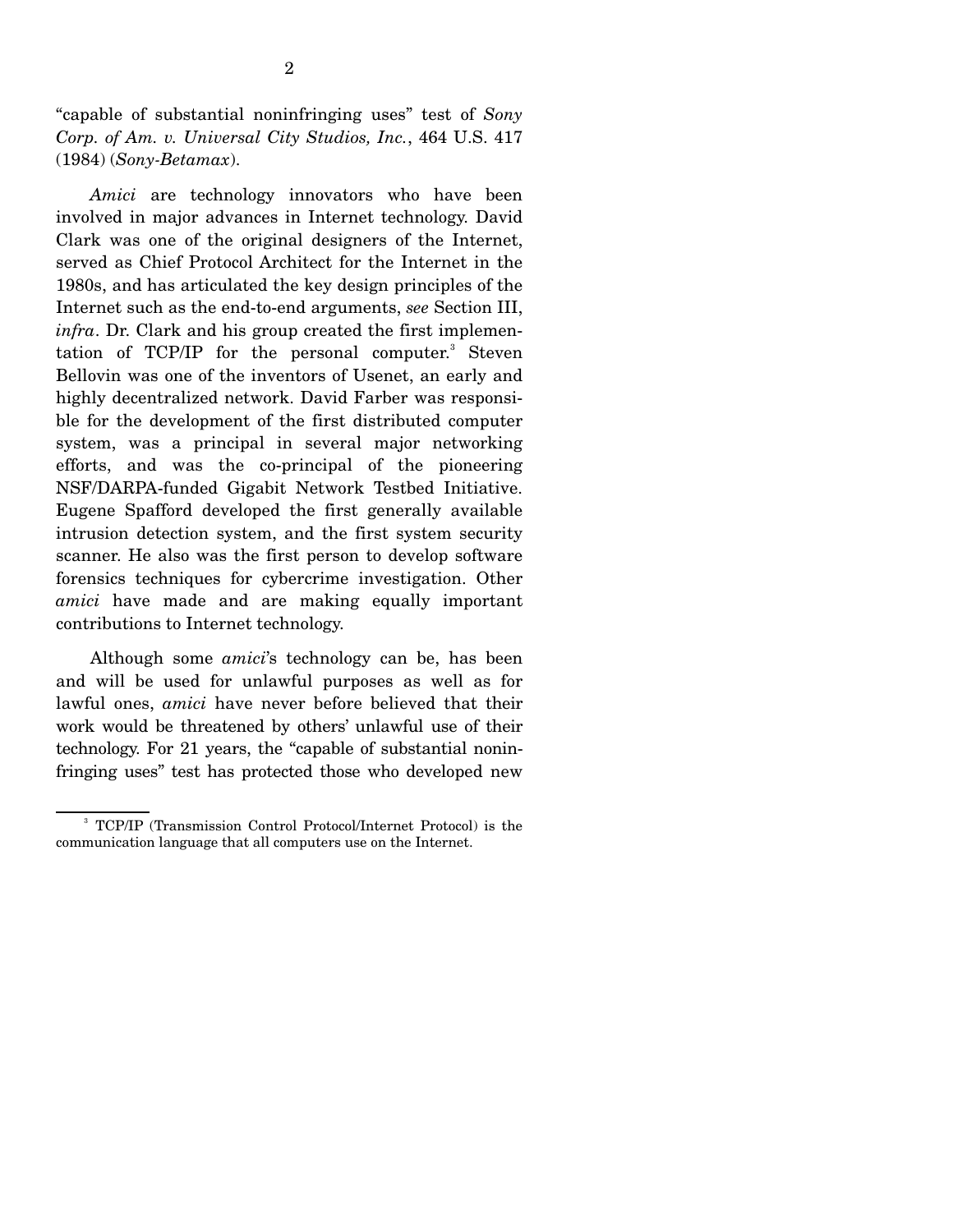technology capable of infringing and non-infringing uses – technology that benefits all. While technology innovators can guess at how a new technology will be used, only after its release will they truly know its uses, either as deployed initially or as modified.4 The fact is that *Sony-Betamax* has been at the core of new technology development, because technologists deliberately design for multiple uses, and often cannot predict exactly what uses will be made of the technology.

 A year ago, this Court recognized the need to " . . . safeguard the incentive to innovate . . . ."5 *Sony-Betamax*'s protection provides such an incentive, in academia as well as in the private sector. If this Court should announce a more restrictive rule, those who create the latest advances in technology will halt or significantly scale back their work, for fear of massive copyright infringement damages. Such a rule will hinder technological progress, particularly involving computers and the Internet. Almost all new technology, whether coming from the private sector or from academia, builds on that which has come before. The best improvements, the best ideas, often derive from seeing how a technology performs in actual use, not solely

<sup>4</sup> *Amici* need look no further than Sony's own Betamax machines. They could record and play tapes of only one hour length, making difficult "librarying" of longer programs and other uses that the studios complained of at the time. *See Sony-Betamax*, 464 U.S. at 423. Other companies developed the competing VHS standard, which allowed playing and recording of longer tapes, and over time, that standard drove the Betamax out of the market. It also allowed the videotape rental and sale business to flourish, much to the benefit of the movie studios' profits.

<sup>5</sup> *Verizon Communications, Inc. v. Law Offices of Curtis V. Trinko, LLP*, 540 U.S. 398, 407 (2004) (for at least a limited time, innovators can rely on monopoly power).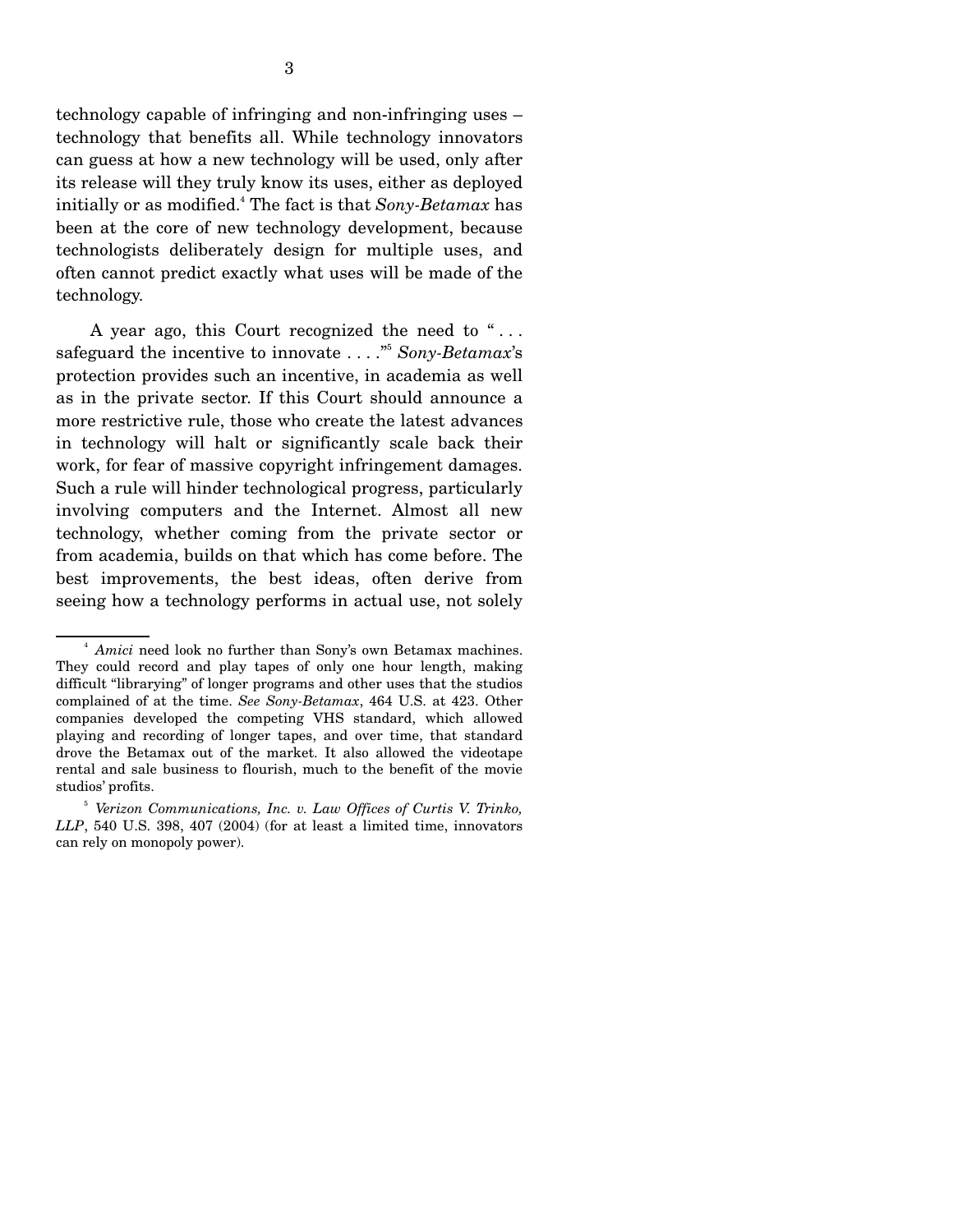in a laboratory test bed. But if Petitioners have their way, the ability to deploy or improve new technologies that can be used for both lawful and unlawful purposes will be constrained severely. This concern prompts *amici* to submit this brief.<sup>6</sup>

### **SUMMARY OF ARGUMENT**

--------------------------------- ♦ ---------------------------------

 *Amici* write to call to the Court's attention several computer science issues raised by Petitioners and *amici* who filed concurrent with Petitioners, and to correct certain of their technical assertions. First, the United States' description of the Internet's design is wrong. P2P networks are not new developments in network design, but rather the design on which the Internet itself is based. Second, a P2P network design, where the work is done by the end user's machine, is preferable to a design which forces work (such as filtering) to be done within the network, because a P2P design can be robust and efficient. Third, because of the difficulty in designing distributed networks, advances in P2P network design – including BitTorrent and Respondents' software<sup>7</sup> – are crucial to developing the next generation of P2P networks, such as

<sup>&</sup>lt;sup>6</sup> Petitioners argue that the Court of Appeals misapplied the rule of *Sony-Betamax*, rather than that the rule itself should be revisited. However, *amici* apprehend no way to reconcile Petitioners' arguments with the "capable of substantial noninfringing uses" test of *Sony-Betamax*.

<sup>&</sup>lt;sup>7</sup> Amici are aware that Grokster and the FastTrack protocol it uses differ in many respects from Morpheus and the Gnutella protocol it uses. Indeed those differences have value to academicians and technologists. However, for the purpose of this brief, *amici* need not differentiate between the two.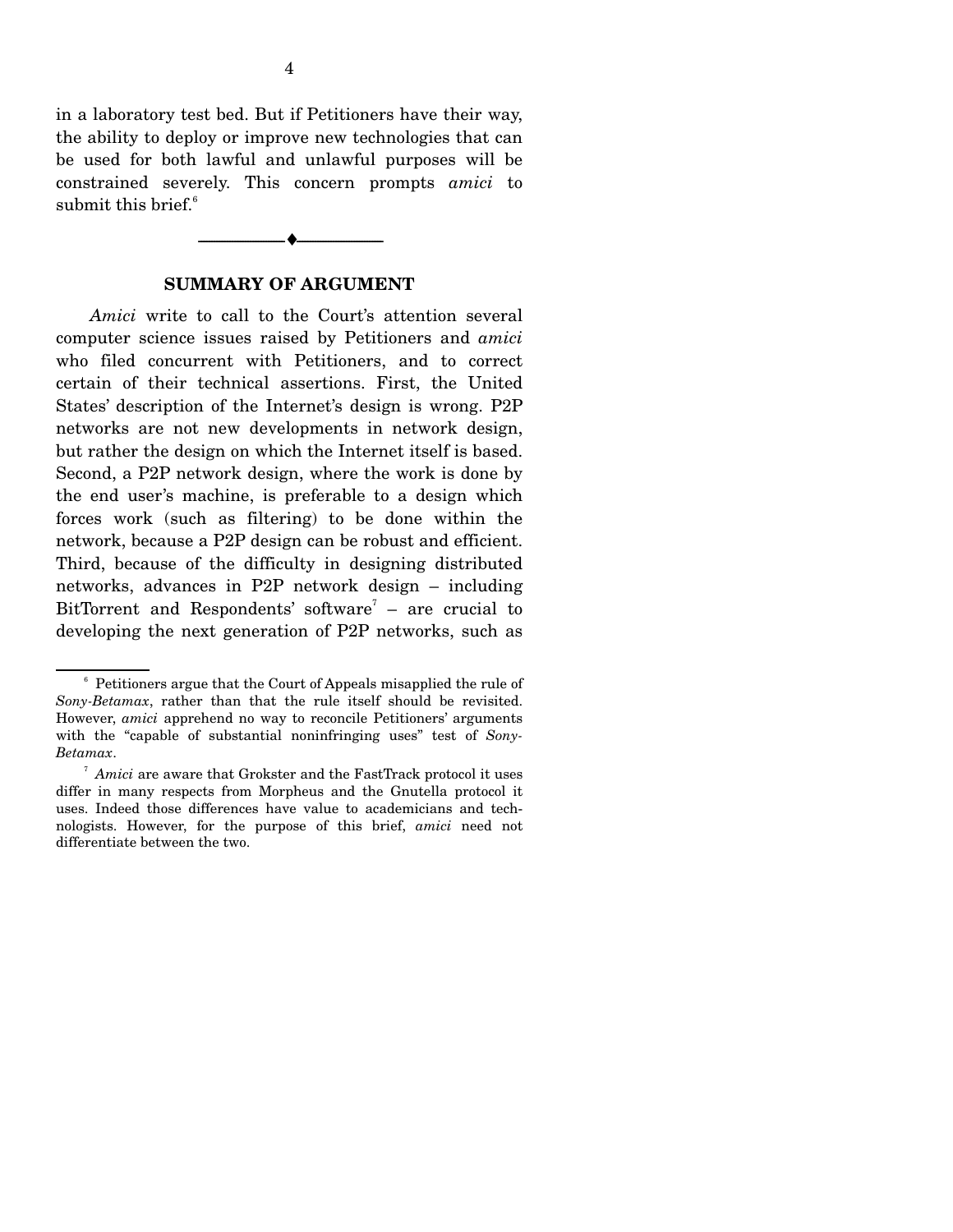the NSF-funded IRIS Project. Fourth, Petitioners' assertion that filtering software will work fails to consider that users cannot be forced to install the filter, filtering software is unproven or that users will find other ways to defeat the filter. Finally, while Petitioners state that infringers' anonymity makes legal action difficult, the truth is that Petitioners can obtain IP addresses easily and have filed lawsuits against more than 8,400 alleged infringers. Because Petitioners seek a remedy that will hobble advances in technology, while they have other means to obtain relief for infringement, *amici* ask the Court to affirm the judgment below.

#### **ARGUMENT**

--------------------------------- ♦ ---------------------------------

#### **I. NATURE OF THE INTERNET.**

 First, *amici* address statements in the United States' brief, *see* United States Br. at 2-3, that P2P design and file sharing are recent aberrations. To the contrary, they have been features of the Internet from its inception.<sup>8</sup> Thus, any liability rule applied to these technologies in general applies in general to the Internet also.

 A network system uses P2P design if it allows any participant to act as a client, by requesting service from another participant, and to act as a server, by providing service in response to a client's request. Any network that treats its members as equals must use a P2P design.

<sup>8</sup> *See* Barry M. Leiner et al., *A Brief History of the Internet*, *at* http://www.isoc.org/internet/history/brief.shtml (last revised Dec. 10, 2003).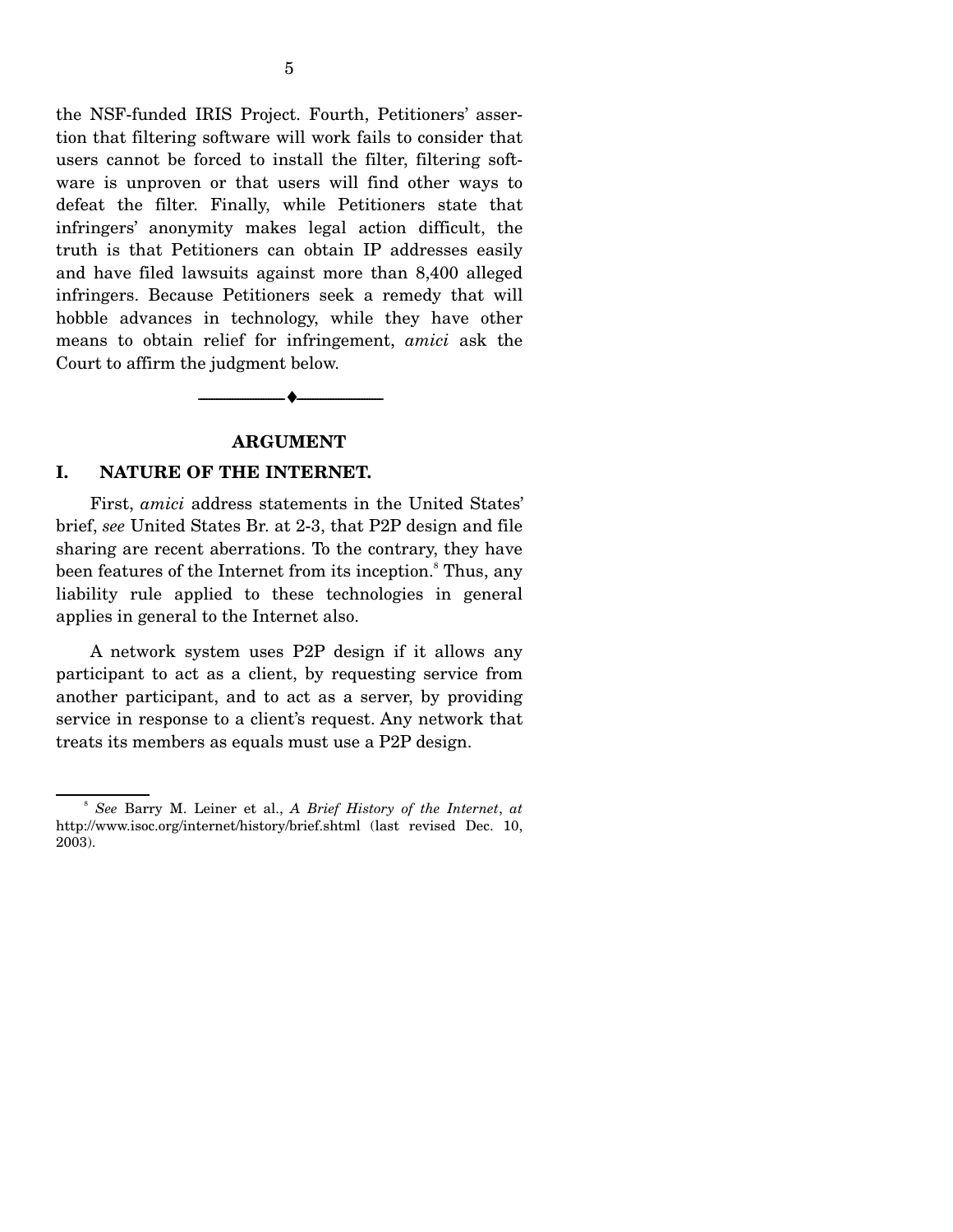The very first Internet standards document,<sup>9</sup> dated April 7, 1969 and known as RFC 1, discusses the use of the nascent network to connect any user to any remote computer in what is now called a P2P fashion, and to transmit files between computers via these connections. Indeed, these are the only specific network building blocks (called "primitives") discussed in RFC  $1.^{10}$  Development of P2P interaction and file transfer has continued as the Internet has grown. Accordingly, any rules that might be applied to P2P technologies in general, or to file sharing systems in general, necessarily would apply to the Internet in general.

## **II. THE END-TO-END PRINCIPLE.**

 Second, *amici* address assertions that checking for infringement should be built into network design. On the contrary, certain functionality (such as using filters) should not be done at the network level. To order network designers to add functionality to the network to avoid liability is to force significant inefficiency into network design. Because leaving out such functionality may represent good engineering design, no negative inference regarding intent should be drawn if a designer chooses not to add this functionality.

 One of the most important principles of network design, and one that underlies the Internet's design, is the end-toend principle, which first appeared in a paper co-authored

<sup>9</sup> Steve Crocker, *Request for Comments 1: Host Software*, *at* http:// www.faqs.org/ftp/rfc/rfc1.txt (Apr. 7, 1969).

 $^{10}$  *Id.* at 6.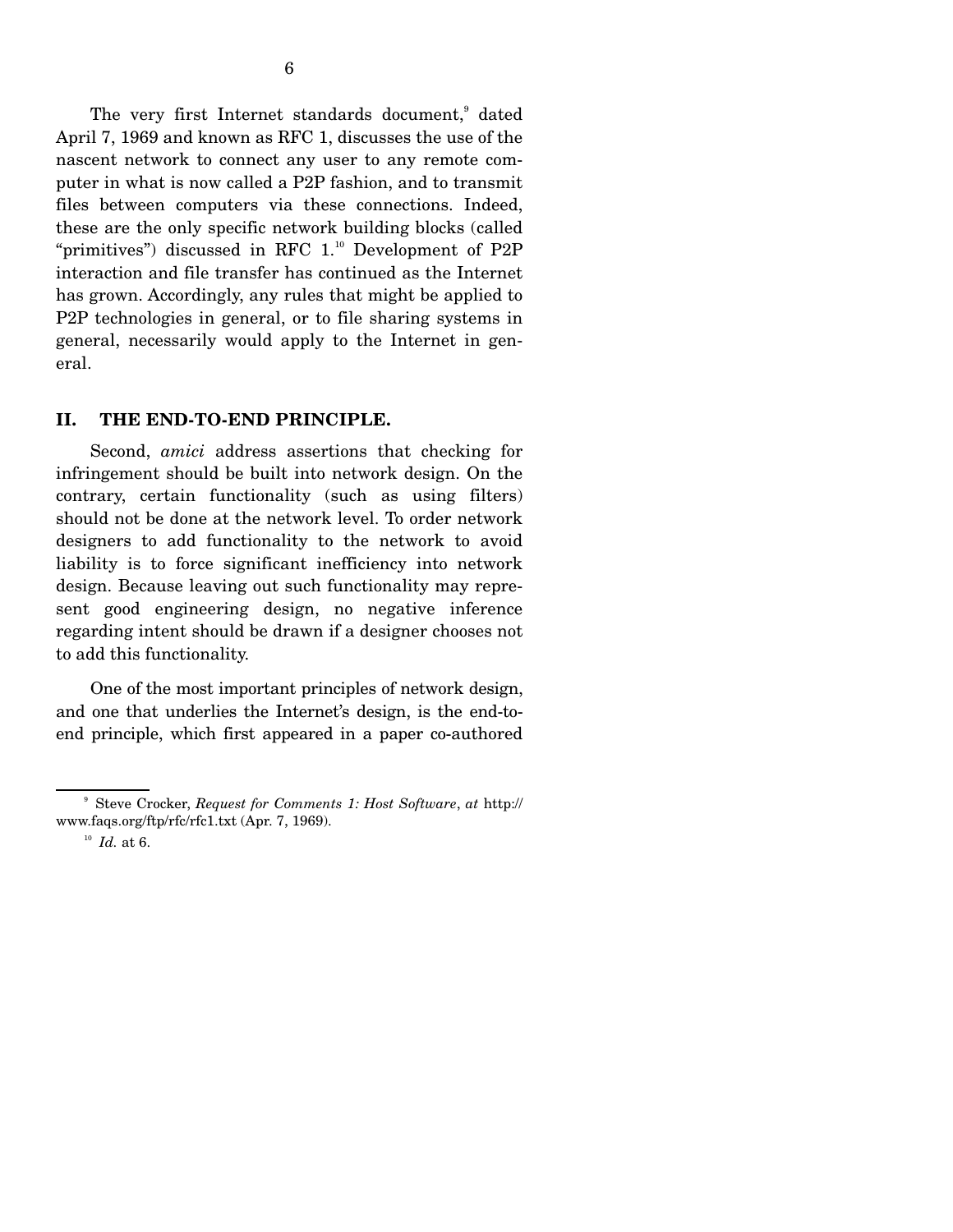by one of these *amici*, David Clark.<sup>11</sup> The principle says that most functions should be provided at the endpoints of a network, rather than in the network itself. Because only the endpoints know precisely what they want from the network, the network cannot provide many functions correctly and efficiently. Examples, using email and teleconferencing, help explain the principle and why adding functionality in networks poses problems.

 Suppose we want to transmit an email message from Alice to Bob, and we want to detect and correct any errors that might creep into the message's text between the time Alice writes it and the time Bob reads it. Such errors could creep in at several points: on Alice's computer while the message is waiting to be transmitted, on the network in transit from Alice's computer to Bob's computer, or while on Bob's computer before he reads it. The best way to provide appropriate error correction is to use an end-toend mechanism. If errors must be detected and corrected, then a checksum<sup>12</sup> can be used. Alice's email program, at one endpoint, adds a checksum to the message as soon as she finishes writing it, and Bob's email program, at the other endpoint, verifies right before Bob reads the message that the text is consistent with the checksum. If errors are detected, Alice can retransmit the message.

<sup>&</sup>lt;sup>11</sup> J.H. Saltzer et al., *End-to-End Arguments in System Design*, 2 ACM Transactions on Computer Sys. 277-88 (Nov. 1984), *available at* http://mit.edu/Saltzer/www/publications/endtoend/endtoend.pdf.

 $12$ <sup>12</sup> A checksum is a value computed from the content of a message that can be used as a "signature" to verify its accuracy. Virtually any change in a message's length or content will alter the checksum, allowing transmission errors to be readily detected.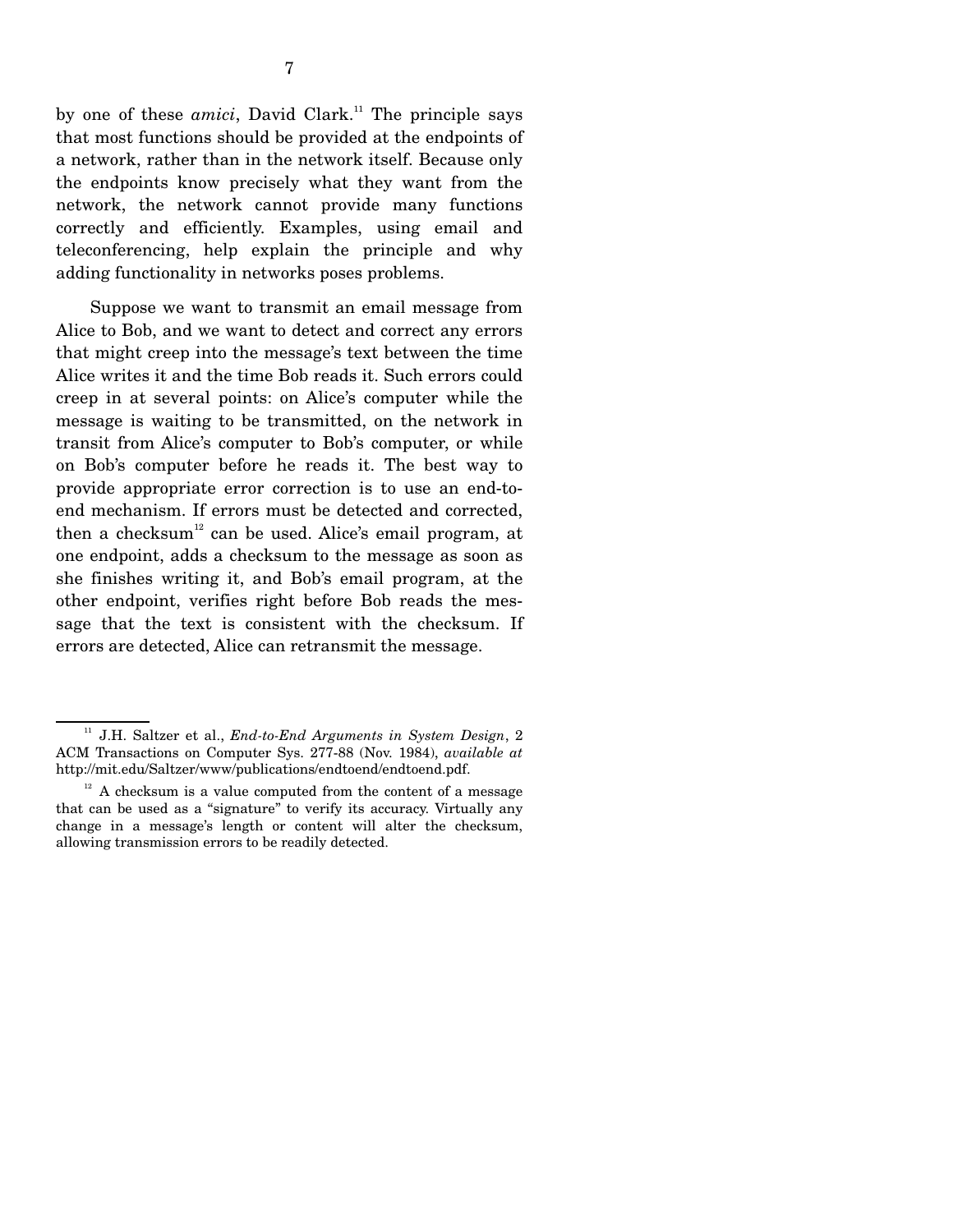If Alice and Bob want end-to-end protection, they need to use an end-to-end mechanism as described above. Once they do this, it would be redundant to add an errorcorrection mechanism into the network itself. Worse yet, adding error detection and correction would make the network both more expensive, and less flexible for other uses.

 For example, in some applications, such as teleconferencing, it is better to accept minor errors than to try to fix them. A little snow on the screen is better than having the image freeze entirely while the system tries to retransmit the damaged image. A network that tried to fix errors would be much worse for teleconferencing than one that did not. Thus, adding functionality to a network can make the network both more expensive and less useful.

 Networks that are designed according to the end-toend principle are general-purpose, meaning that they can be extended for a wide range of uses that were not anticipated at the time of their design. General-purpose networks derive their generality from the fact that they do not try to understand the information that is flowing through them. The telephone network, a familiar example of a general-purpose network, is designed to carry any voice (or voice-like audio signal) from Point A to Point B, without trying to understand the meaning of the sound or the content of the conversation, if indeed it is a conversation. Designing a network this way makes the network easier to build. After all, it is much easier to transmit raw voice sounds than to understand the content of speech.

 But perhaps more important, because the telephone network was designed to carry raw sounds, it could be adapted later to a wide range of uses unforeseen by its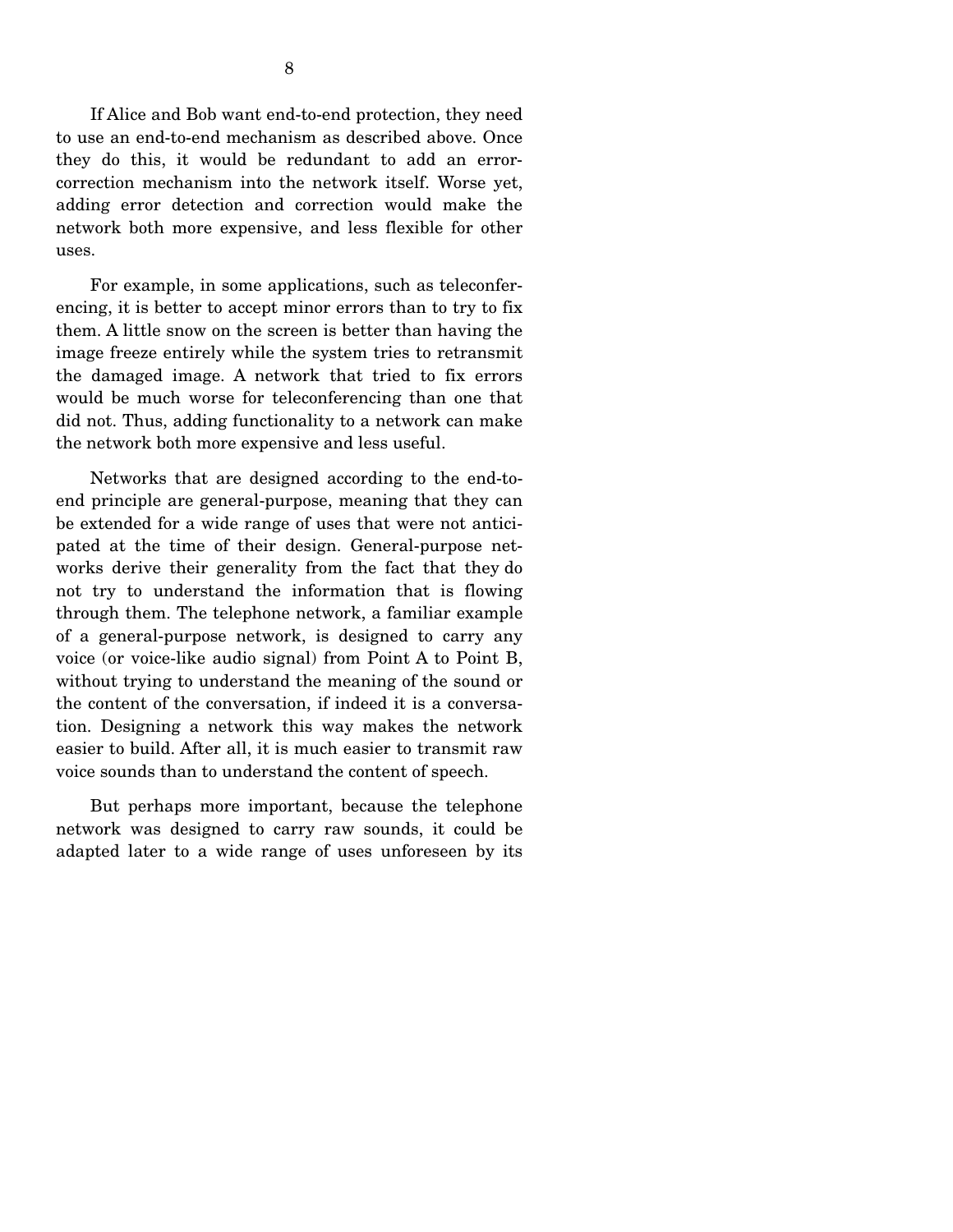The Internet is the ultimate general-purpose network. With its end-to-end design, the Internet serves a much broader purpose than the telephone network, being able to carry any type of digitized content, rather than only audio signals. The general-purpose nature of the Internet is the reason for its rapid evolution and its adoption by broad segments of our society and economy.

 In light of the astonishing usefulness of generalpurpose networks such as the telephone network and the Internet, a designer's decision not to include some function in the network should not, in itself, be seen as evidence of any particular intent. *Amici* have no knowledge of the particular motives of Respondents, but caution against the inference that a particular design decision, such as a decision to include encryption or not to use filtering technologies, necessarily represents bad faith. It may simply represent good, conservative engineering. Here, the United States seems to agree:

To the extent that petitioners' argument concerning vicarious liability could be construed as suggesting the imposition of [ ] an obligation [on Respondents to control their customers' infringing conduct], such a rule is neither desirable nor supported by precedent.  $[\ldots]$  The "right and ability to supervise" element of vicarious liability . . . has never, to our knowledge, been held to be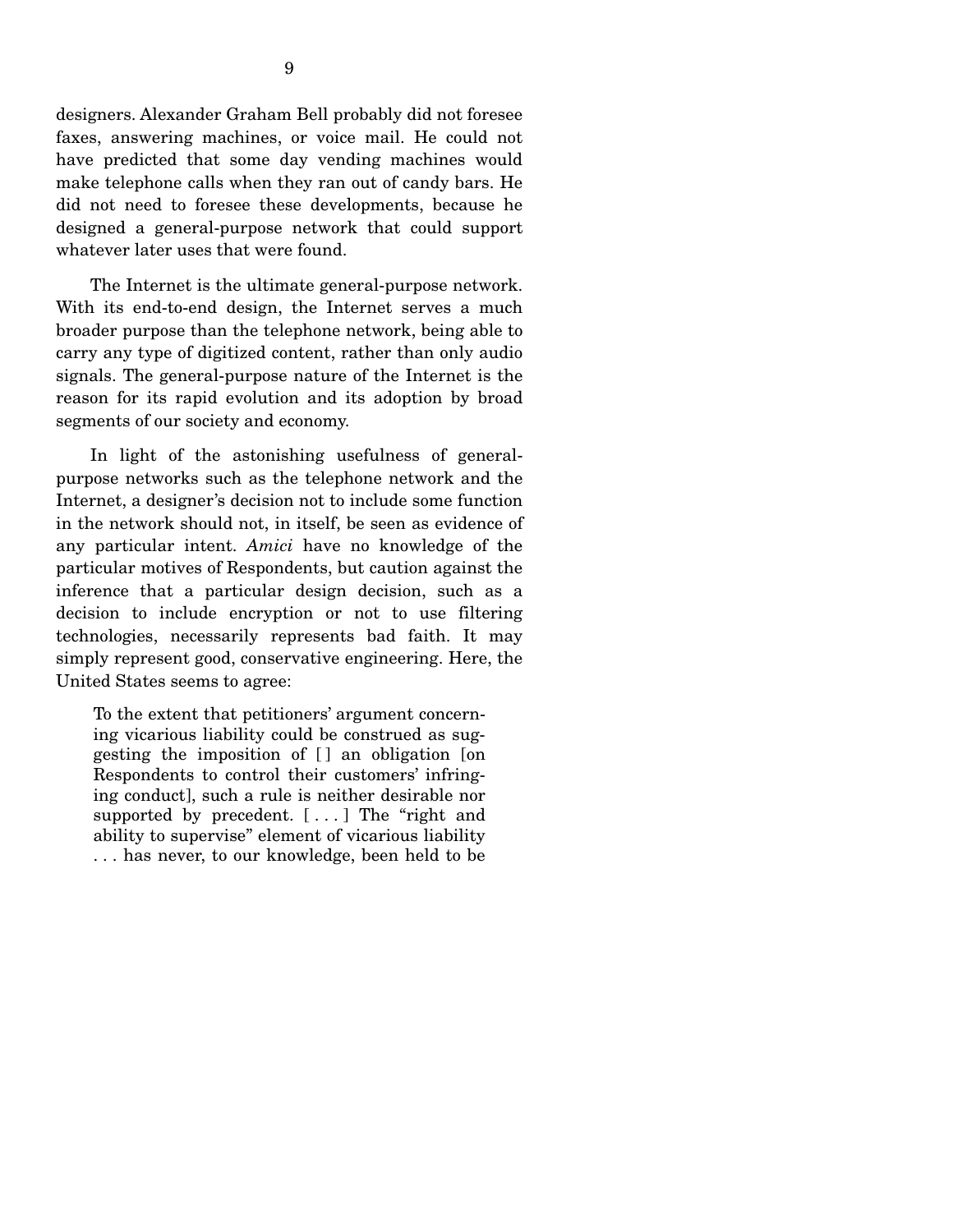satisfied by the mere fact that the defendant *could* restructure its relations or its product to obtain such an ability. [ . . . ] The imposition of an independent obligation to arrange one's product or relations in a way to permit the seller to retain control would have the undesirable effect of chilling technological innovation and constraining the product development options of developers of software and other digital technologies.

United States Br. at 19 n.3 (citations and quotes omitted).

#### **III. THE DIFFICULTY OF DESIGNING DISTRIBUTED NETWORKS.**

 Third, designing large-scale network systems poses formidable challenges. To create the next generation of networks, research scientists and software developers constantly seek new and better network designs and software. Due to the challenges in network design, and numerous research questions in this area, *amici* respectfully urge the Court to be very cautious in addressing liability rules so that such rules do not dictate the design of such software, or order the redesign of systems that function efficiently already.

 Designing large-scale network systems is notoriously difficult. Large networks must cope with vexing issues of scale, reliability, robustness and security that simply do not arise in smaller networks. Consequently, researchers are looking more to P2P networks, which offer significant advantages over client-server networks that have bottlenecking problems when many users try to access a web site, and can be easily taken down due to single points of failure and denial of service attacks. When someone builds successfully a large network, they teach valuable lessons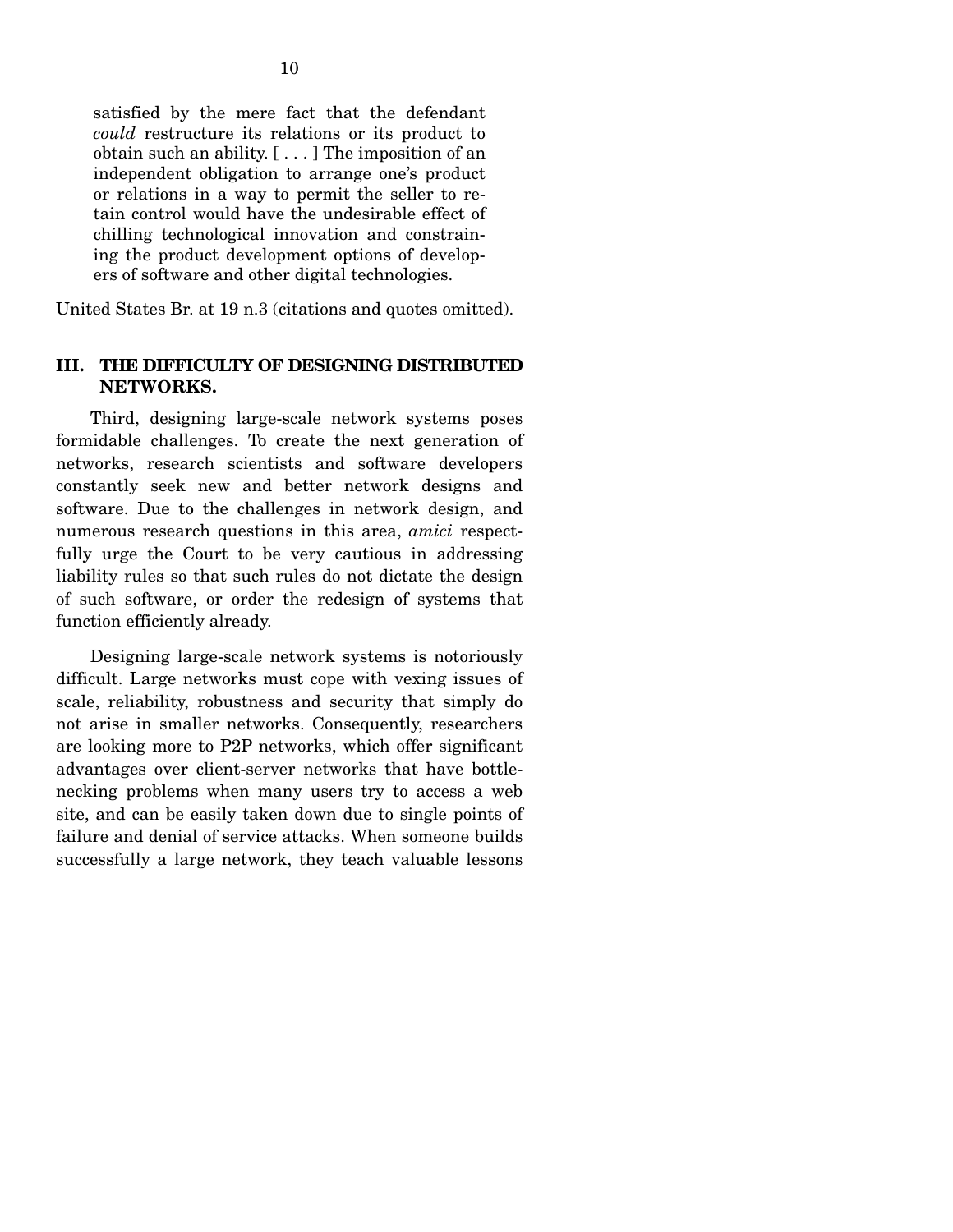about the design of such networks. The networks created by the users of Respondents' software have certainly taught such lessons, as have other P2P systems, which designers use to advance research and product development.

 One beneficiary of such lessons is the National Science Foundation-funded Infrastructure for Resilient Internet Systems (IRIS) project.<sup>13</sup> IRIS, co-led by one of these *amici*, Frans Kaashoek, is a multi-institution collaboration, centered at MIT and U.C. Berkeley and funded by a \$12 million NSF grant.<sup>14</sup> IRIS seeks to use a P2P design strategy to support large-scale Internet services in a manner more scalable, reliable, and secure than is currently possible. Without Respondents' success in developing software that allows end users to participate in a large scale P2P network, scientists on the IRIS Project would have more difficulty in their research. Petitioners' lawsuits against designers such as Respondents whose software allows users to create a network threaten research necessary to build better networks.

 However, the chilling effect of lawsuits – actual or threatened – is perhaps better illustrated by reference to BitTorrent. Unlike IRIS, BitTorrent is a type of P2P network software that is in widespread use already. Developed by Bram Cohen, BitTorrent is an important advance in large scale network technology because of its

13 IRIS: Infrastructure for Resilient Internet Systems, *at* http:// www.project-iris.net (last visited Feb. 6, 2005)

14 David Cohen, *New P2P Network Funded by U.S. Government*, New Scientist, Oct. 1, 2002, *at* http://www.newscientist.com/article.ns? id=dn2861.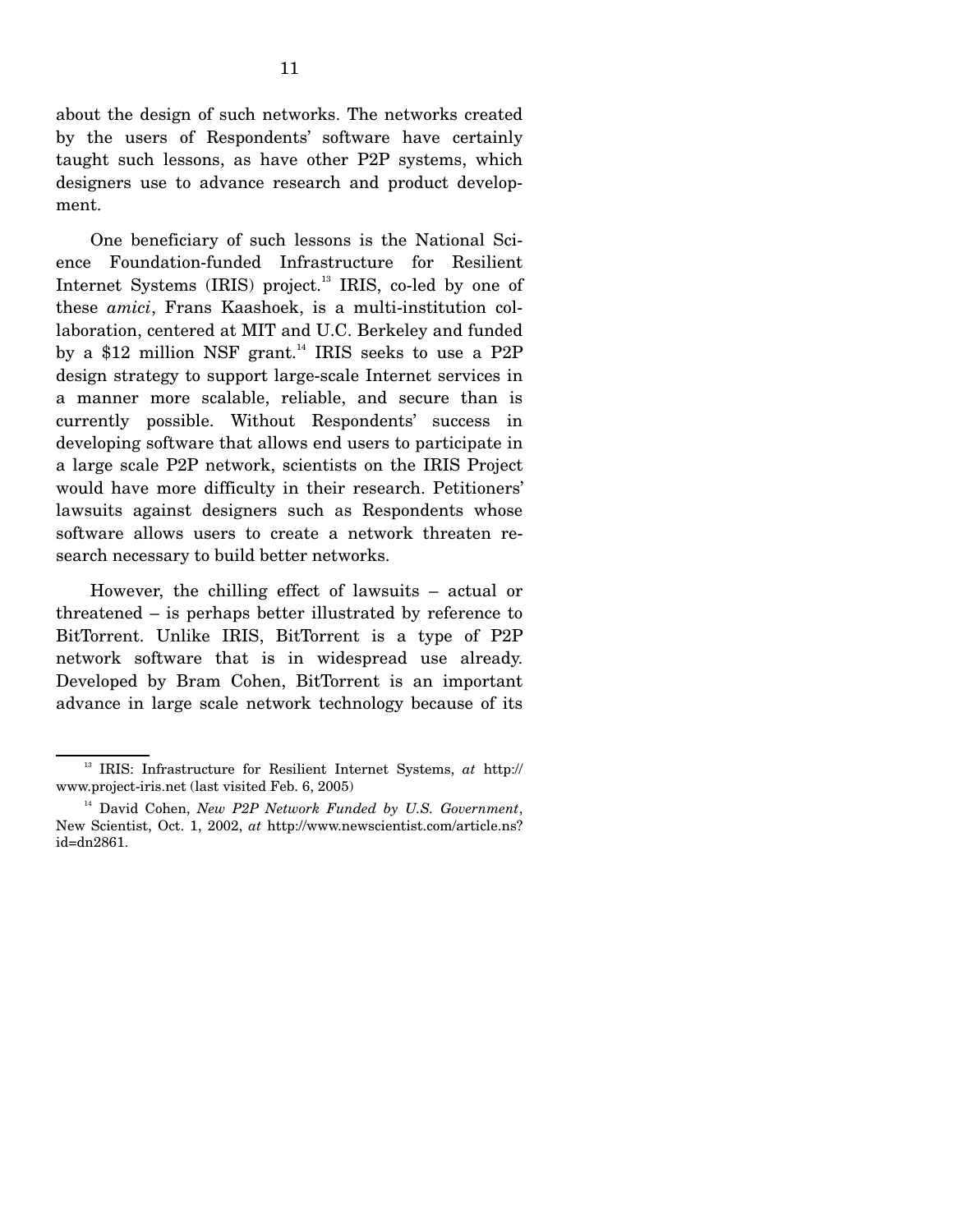usefulness in copying large files.<sup>15</sup> BitTorrent allows a large number of computers that have a file to share in copying it to a person seeking it. Because the sharing is simultaneous (each computer that has the file transfers a portion of it at the same time as other computers that have it) the transfer can avoid or lessen bottlenecking that occurs if the entire file is copied from a single computer. Further, as soon as the person has a portion of the file, her computer shares in making it available to others who seek it. In BitTorrent parlance, this is called swarming.

 BitTorrent itself does not support file searching. Consequently, a common way of determining whether a file has been torrented (formatted so that it can be copied using BitTorrent) is to look at a so-called tracker site: a site that keeps track of torrented files, and allows one to join in the swarm if one wants to copy a file. For example, Red Hat, a major packager of Linux software, uses a torrent tracker to save bandwidth in the distribution of its software.<sup>16</sup> As another example, Peter Jackson, the Producer of the Lord of the Rings movie trilogy, now is producing a remake of King Kong. Jackson is keeping an online production diary of the making of the film, that includes both text and video. The video files being large, he is using BitTorrent to share the work of distributing the files.<sup>17</sup> As still another, after the Tsunami, naturally there was great

<sup>&</sup>lt;sup>15</sup> Like any design, BitTorrent has strengths and weaknesses, and *amici* can learn from both.

<sup>&</sup>lt;sup>16</sup> Duke University maintains the tracker for Red Hat's Fedora Core Linux software, Bittorrent for torrent.linux.duke.edu, *at* http:// torrent.linux.duke.edu (last visited Feb. 18, 2005).

<sup>&</sup>lt;sup>17</sup> Kong is King.net | King Kong | Peter Jackson's Production Diary, *at* http://www.kongisking.net/kong2005/proddiary (last visited Feb. 24, 2005).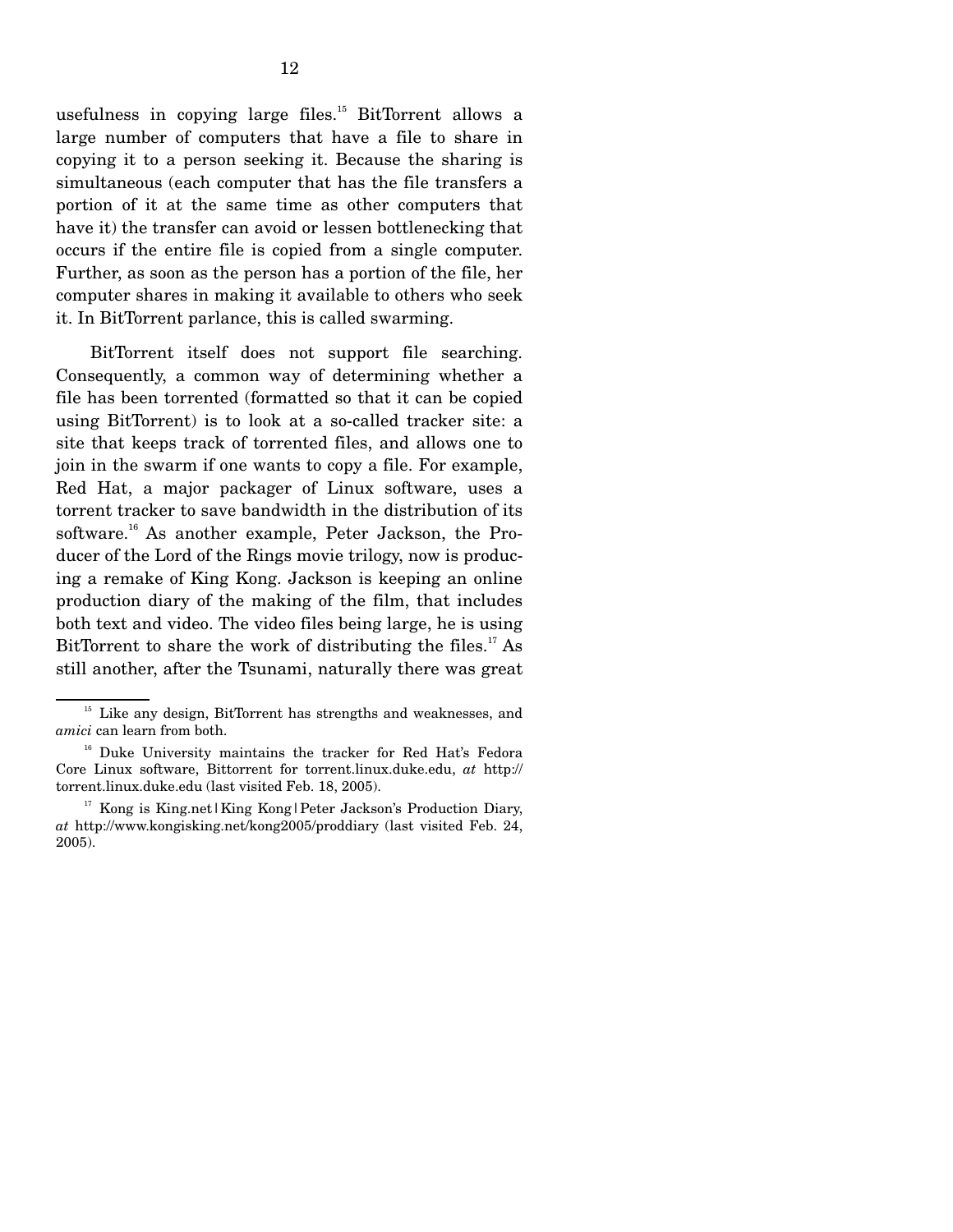interest in seeing the videos that had been taken on scene. A number of trackers are available for those amateur videos.<sup>18</sup>

 In December 2004, the movie studios commenced a series of legal actions against certain tracker sites – sites that included tracks of the studios' copyrighted works. At the time, the studios seemed to appreciate the difference between the technology and its developer on the one hand, and unlawful uses of the technology on the other.<sup>19</sup> The MPAA anti-piracy chief acknowledged the existence of legal torrent sites.<sup>20</sup> However, by mid-February 2005, the MPAA apparently had changed its thinking:

The industry is hoping that in a case scheduled for next month, the U.S. Supreme Court will rule against firms that produce file-sharing software, such as Morpheus and Grokster. Neither Cohen nor BitTorrent is named in the lawsuit, although an MPAA spokesman says Cohen is under scrutiny for continuing to develop the software "and making it easy to steal copyright material."<sup>21</sup>

 Clearly, BitTorrent not only is capable of substantial noninfringing use, but in fact is used every day for substantial non-infringing purposes. A rule that would make a developer like Cohen secondarily liable for copyright

<sup>18</sup> *See, e.g.*, PunditGuy: Tsunami Videos, *at* http://www.punditguy. com/2004/12/horror.html (last visited Feb. 24, 2005).

<sup>19</sup> *See, e.g.*, Xeni Jardin, *Hollywood Wants BitTorrent Dead*, Wired News, Dec. 14, 2004, *at* http://www.wired.com/news/digiwood/0,1412,66034,00. html.

<sup>20</sup> *Id.*

21 Daren Fonda, *Downloading Hollywood*, TIME, Feb. 14, 2005, *at* 43.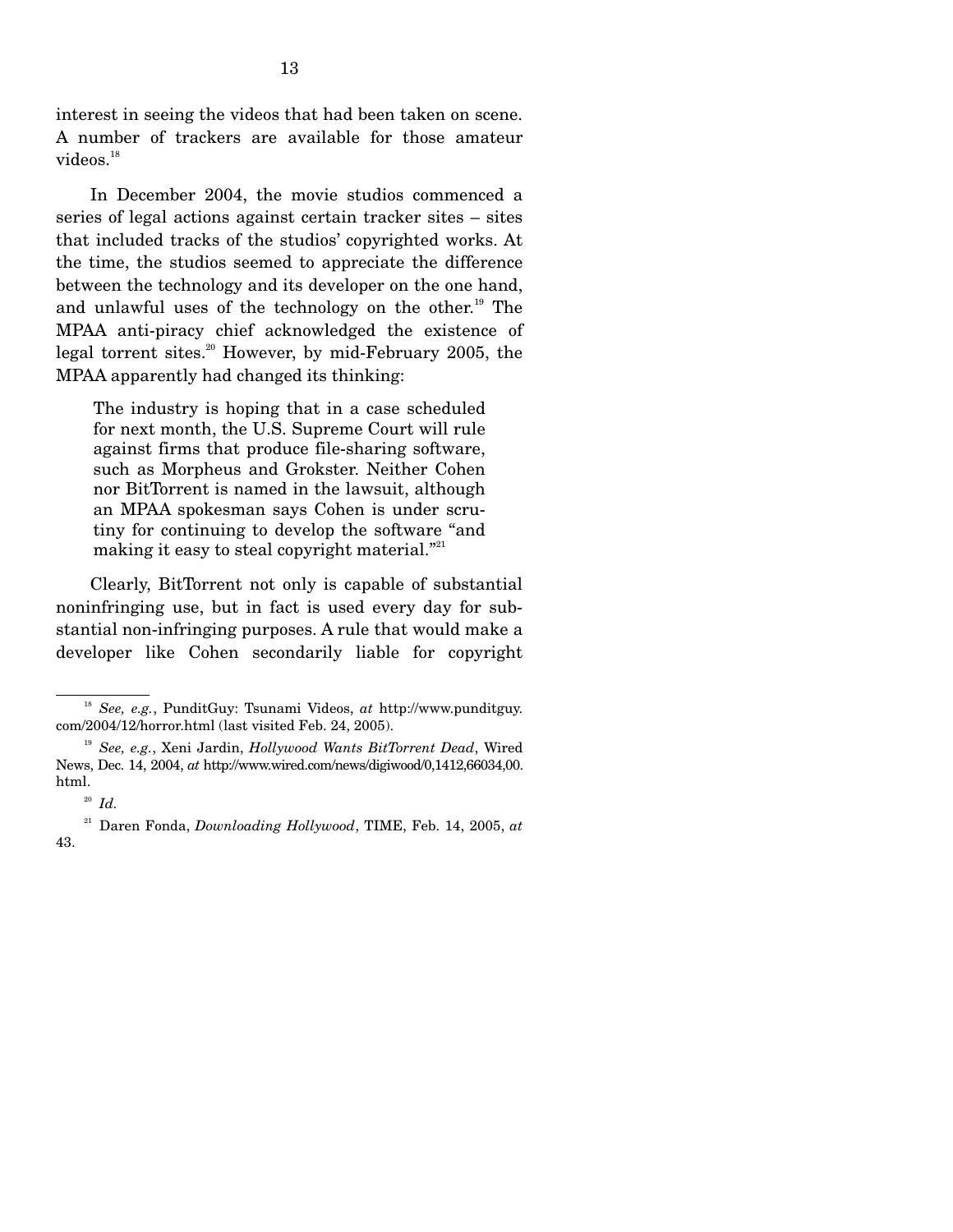infringement, merely because his software can be and is used for infringing purposes would also cripple advances in large-scale network design. Such a rule surely would not safeguard the incentive to innovate.

## **IV. THE UNPROVEN EFFICACY OF CONTENT FILTERING TECHNOLOGIES.**

Petitioners, and some *amici*<sup>22</sup> assert that Respondents should use various content filtering technologies, in an attempt to prevent infringement on the networks created by their users. Contrary to such assertions, the efficacy of these technologies is far from established. *Amici* wish to bring three things to the Court's attention.

 First, the suggested filtering strategy would require filtering software to be installed on users' computers. Even assuming that Respondents have the right and ability to deliver such software to end users, there can be no way to ensure that software updates are installed, and stay installed. End users ultimately have control over which software is on their computers. If an end user does not want a software update, there is no way to make her take it. Indeed, a computer user who exercises proper security precautions should not allow any third party to install or upgrade software on her machine.

 $22$  United States Br. at 26; Am. Fed'n of Musicians of the U.S. & Can. et al. Br. at 19; Audible Magic Corp. et al. Br.; Bridgemar Servs. Ltd. Br.; Hollaar Br. at 20; Kids First Coalition et al. Br. at 8, 13; Macrovision Corp. Br. at 8, 11; Napster, LLC et al. Br. at 14; Nat'l Acad. of Recording Arts & Scis. et al. Br. at 18-21; Nat'l Ass'n of Recording Merchandisers Br. at 7 n.5, 19 n.21; Office of the Comm'r of Baseball et al. Br. at 14; Snocap, Inc. Br.; Utah et al. Br. at 20 & n.13, 24-26; Video Software Dealers Ass'n Br. at 16.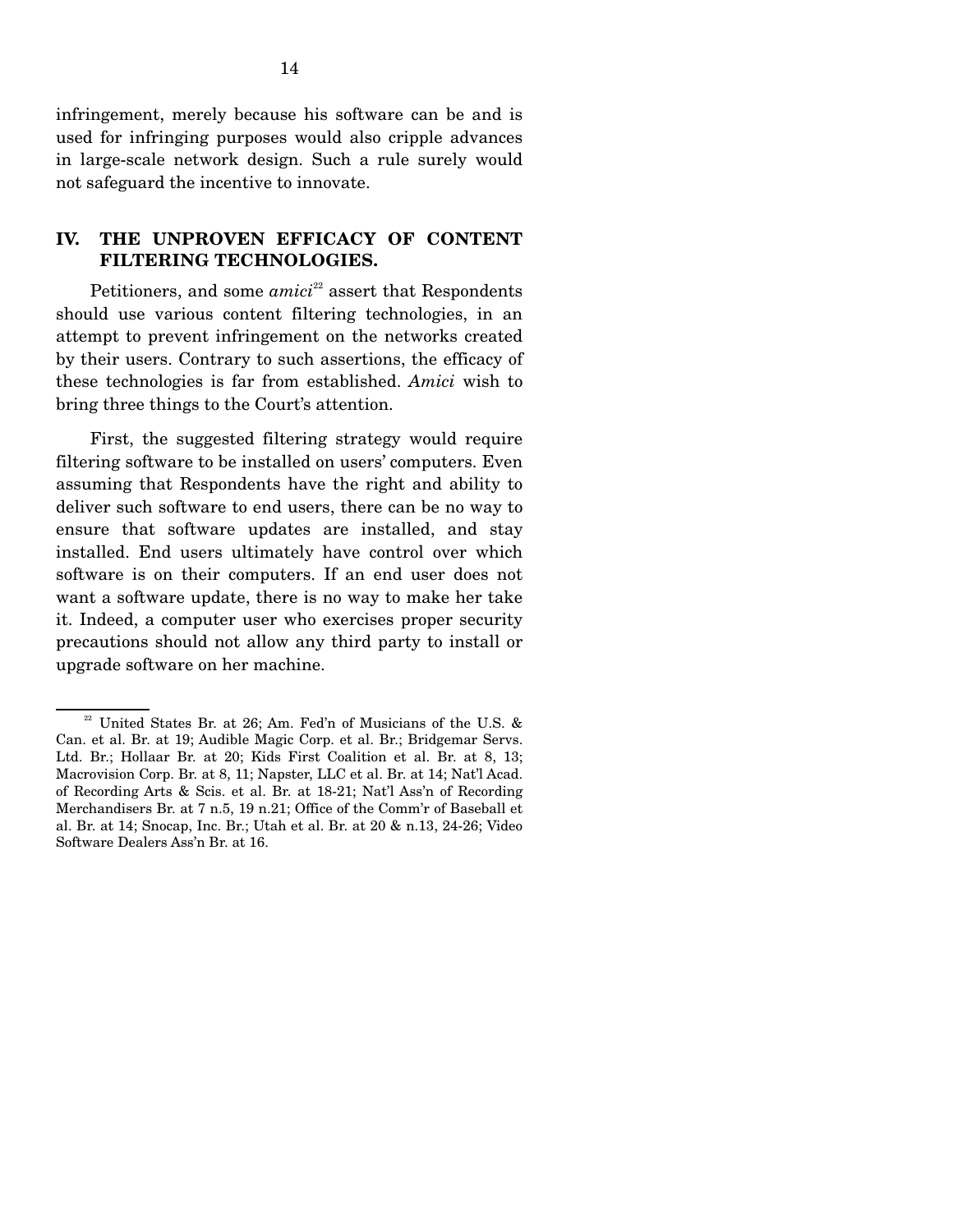Second, it is important to recognize that the filtering technologies in question have not been subjected to any significant public testing or scrutiny. No demonstration has shown that these technologies would be effective in distinguishing infringing from noninfringing files if deployed in conjunction with software like Respondents'. No demonstration has shown that these technologies would scale to the extent necessary to be deployed successfully on large networks created by users of Respondents' software. While some *amici* who have filtering products they want to sell, have filed briefs in this case, some of their products are not even available for sale yet, let alone been subject to testing. Filter sellers, understandably, have high hopes for their products. These hopes should not be mistaken for evidence.

 Third, experience shows that users respond to filtering and blocking technologies by devising methods to defeat the filter. For example, the Chinese government runs a filter, known colloquially as the "Great Firewall of China," that tries to restrict access from within China to certain Internet material of which the Chinese government disapproves – possibly including, at times, this Court's web site.<sup>23</sup> Chinese citizens, with the help of outsiders, have found many ways to defeat this firewall to read the forbidden material.

 To predict the effect of filtering technologies, a static analysis, which assumes deployment of the technologies but ignores the likely responses of noncompliant users, is

23 Jonathan Zittrain & Ben Edelman, *Empirical Analysis of Internet Filtering in China*, *at* http://cyber.law.harvard.edu:8080/filtering/china (last visited Feb. 18, 2005).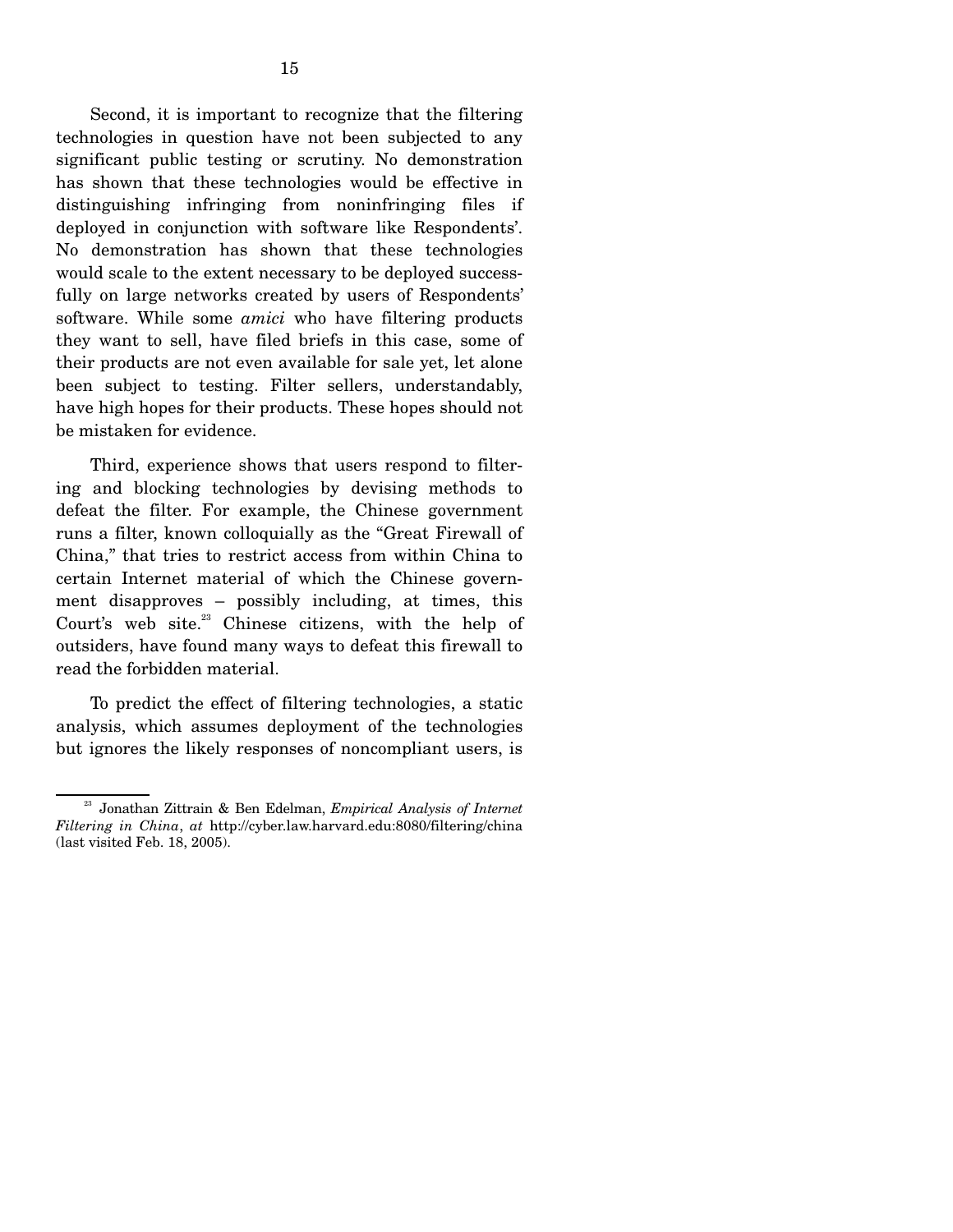not sufficient. Instead, an accurate prediction of filter software effectiveness must use a dynamic analysis, which considers users' responses.

 If filters were introduced as suggested by Petitioners, and assuming – despite lack of evidence – that the filters were deployable and would work exactly as Petitioners hope, noncompliant users would still have several methods for defeating them. For example, a user could encrypt files, to hide their contents, before submitting the files to Respondents' software; other users, on receiving the files, would decrypt them to recover the original contents. Respondents' software (and any filter incorporated into it) would then see the files only in encrypted form, and so would be unable to distinguish infringing files from noninfringing files. Suitable encryption tools are widely available.

 Filter designers might respond by trying to detect and block encrypted files. That task is more difficult than it sounds, and besides, noncompliant users could respond by manipulating the encrypted files to look like innocuous content, using standard information-hiding technology. Each move by the filter designers would elicit a countermove from the noncompliant users.

 Because users would respond to filtering technology advances, the introduction of such technologies would not solve the infringement problem but would kick off an open-ended arms race between the filter designers and noncompliant users. To enter this arms race would be to take on recurring costs (in money and lost technical flexibility), in exchange for benefits that are at best uncertain. Further, turning secondary liability on this inevitable dynamic would embroil the courts in a continuing process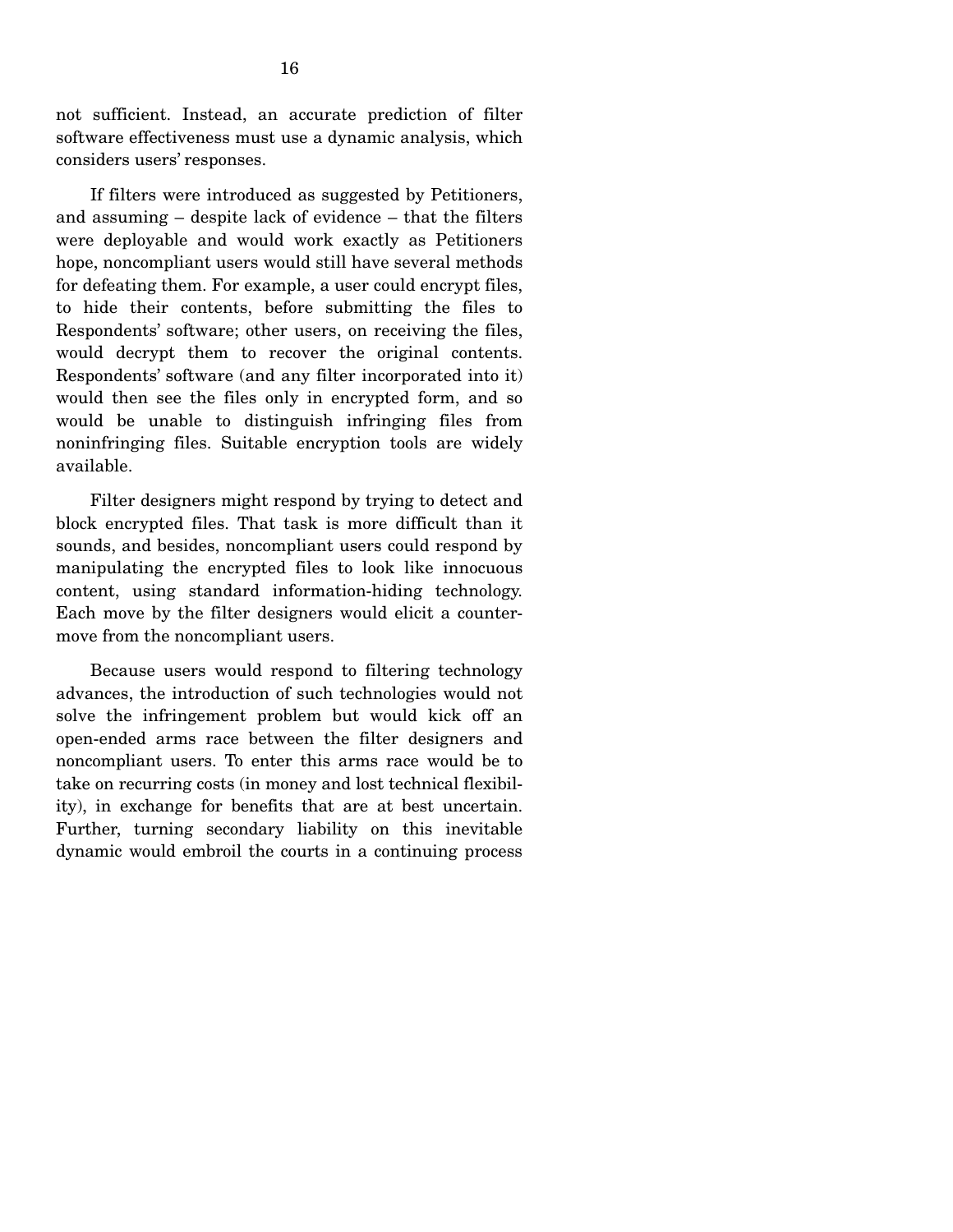of evaluating and choosing new technologies intended to respond to these countermeasures.

 The *Napster* case illustrates these points. After *Napster I*, 24 the Court of Appeals remanded the case to the district court for further proceedings. The district court then ordered Napster to filter file names of copyrighted works noticed by plaintiffs. *A&M Records, Inc. v. Napster, Inc.*, 284 F.3d 1091, 1096 (9th Cir. 2002) (*Napster II*). When users responded by making alterations in file names or the spelling of titles or artists' names, Napster was required to identify and filter those variations. *Id.* When that did not work to the satisfaction of the district court, Napster installed audio fingerprinting technology, technology which relies on the "fingerprint" of the copyrighted work, and thus is not dependent on the file name or spelling adjustments. *Id.* at 1097.

 Napster succeeded in "prevent[ing] sharing of much of plaintiffs' noticed copyrighted works." *Id.* at 1096. However, that was not good enough. The district court demanded zero error tolerance for plaintiffs' properly noticed works. *Id.* at 1098. When Napster could not achieve perfection, the court ordered Napster to shut down, and the Court of Appeals affirmed. *Id.* at 1099.

 Though Petitioners and *amici* cite often to *Napster I*, the near total absence of *Napster II* in their briefs shows a reluctance to acknowledge that the filter software they speak of is mostly "vaporware" – non-existent. Some *amici* offer technology similar to that which failed to achieve zero error tolerance in *Napster II*. Some make grand

<sup>24</sup> *A&M Records, Inc. v. Napster, Inc.*, 239 F.3d 1004 (9th Cir. 2001).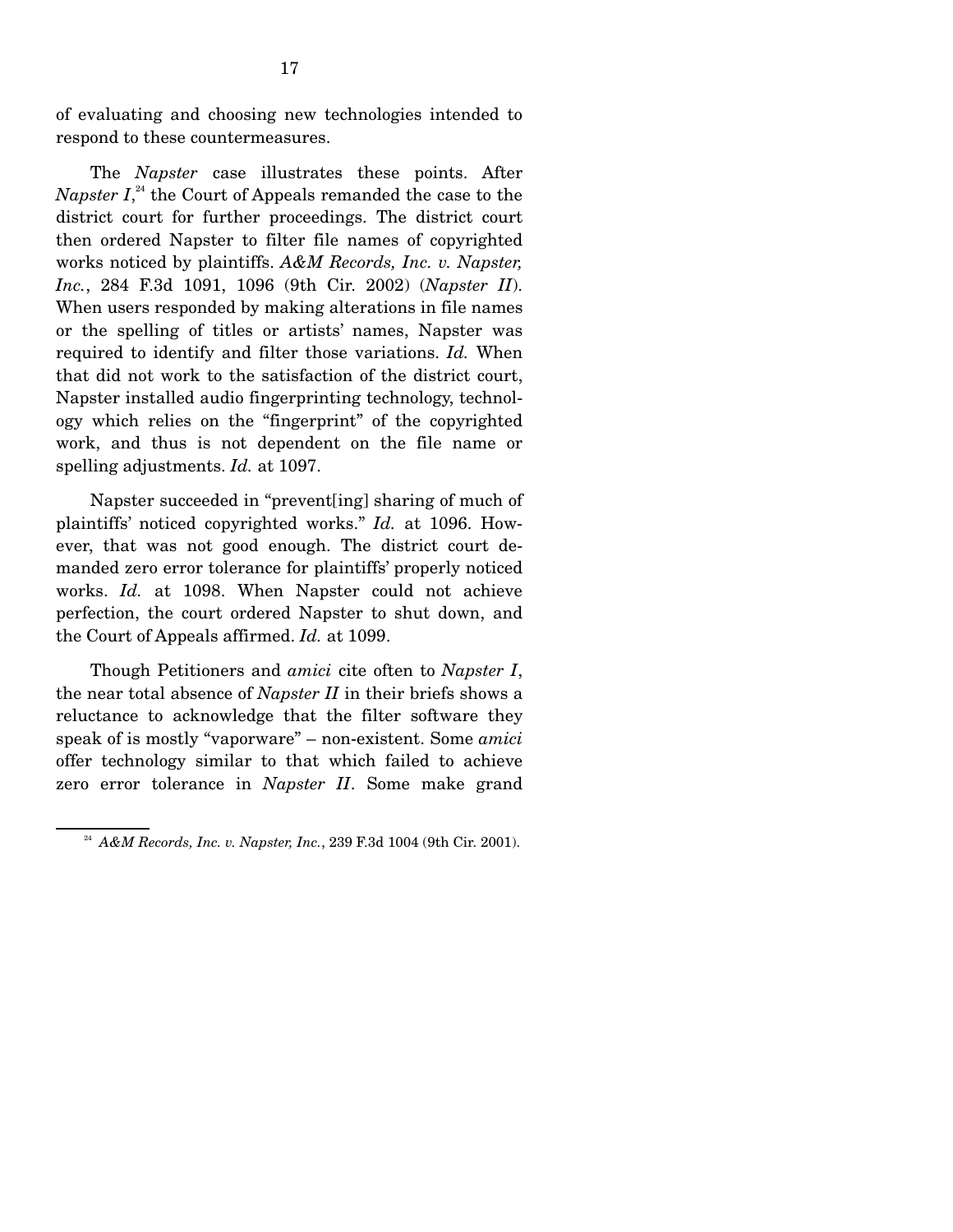claims, but none guarantee or offer proof that they can achieve anything close to the zero error tolerance required in *Napster II*.

#### **V. ANONYMITY.**

 Petitioners and some *amici* assert incorrectly that users of P2P networks are anonymous and hence need not fear enforcement.<sup>25</sup> The truth is, Respondents' software does little to prevent its users from being identified. Generally, providing anonymous, reliable communications among strangers is a difficult task. No demonstration has shown that a practical file-sharing system can provide such anonymity.

 Respondents' software transfers files directly from the users who have them to the users who request them. Because of this, anyone who downloads a file learns the IP address of the person who is providing that file.<sup>26</sup> Anyone can connect to these networks and download files, in order to learn the IP addresses of users who offer them. The IP addresses can be used later to identify those who provide copyrighted files. $27$  Petitioners (or their agents) and other copyright owners have used this method to sue more than 8,400 users of various P2P networks for direct

<sup>&</sup>lt;sup>25</sup> Pet. Motion Picture Studio & Recording Co. Br. at 3-4; Am. Soc'y of Composers, Authors & Publishers et al. Br. at 9-10; Defenders of Prop. Rights Br. at 4; Kids First Coalition et al. Br. at 17-19; Office of Comm'r of Baseball et al. Br. at 4, 8-9.

<sup>&</sup>lt;sup>26</sup> An IP address is a numeric value that identifies a particular "location" on the Internet.

 $^{27}$  A user's IP address may change from time to time, but the user's Internet Service Provider will keep records that can be used to determine who was using a particular IP Address at a particular time.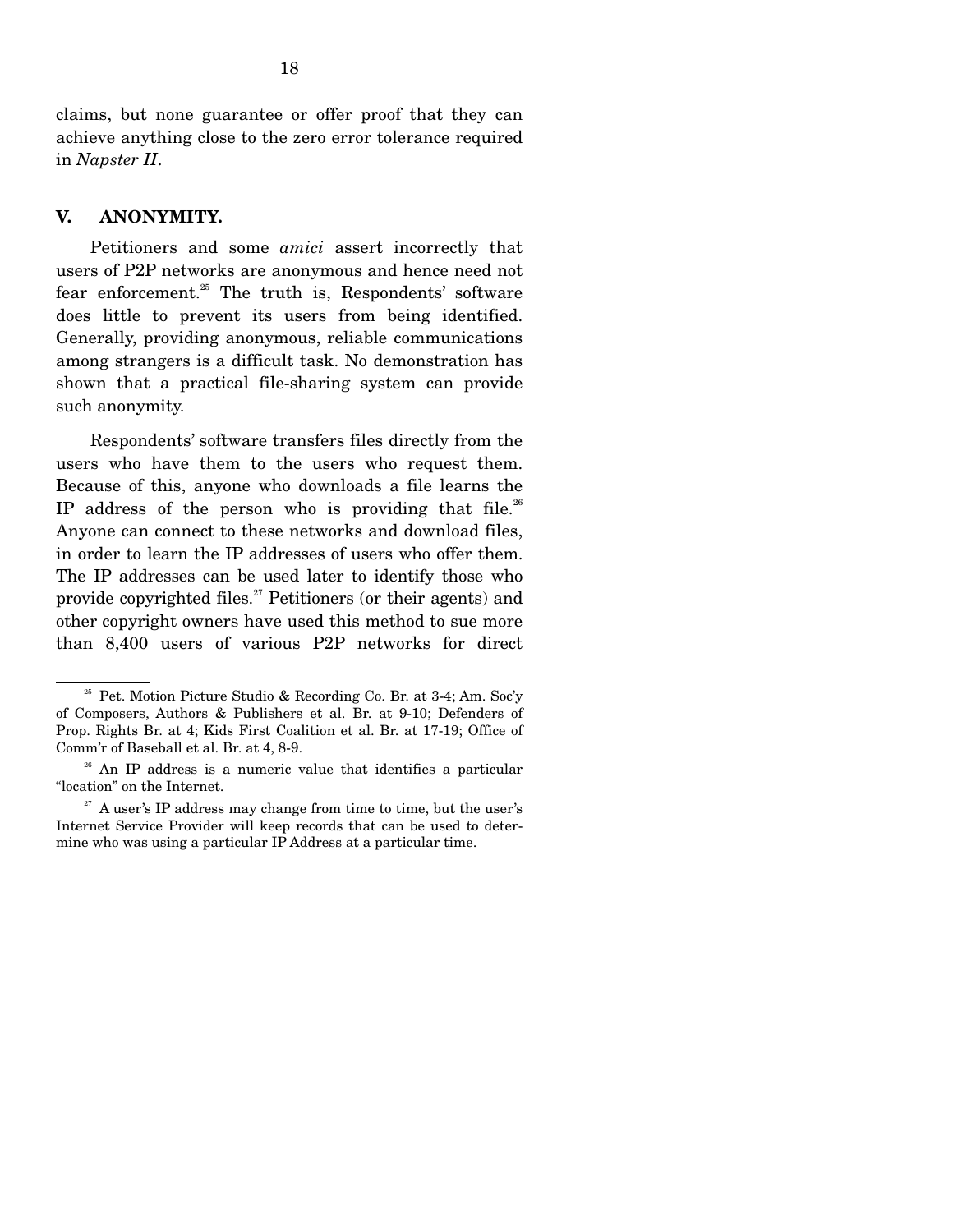infringement.<sup>28</sup> Thus, arguments that anonymity is a barrier to enforcement are false. As stated recently by the Register of Copyrights, The Honorable Marybeth Peters:

Technology, however, makes [detection of infringement] much more possible – an individual's activity on peer-to-peer networks can be monitored and logged by the same computers that make the reproduction and distribution possible. This gives copyright owners a possibility of enforcement that they did not have before.

Marybeth Peters, *Copyright Enters the Public Domain*, 51 J. Copyright Soc'y 701, 708 (2004).



### **CONCLUSION**

 *Amici* urge the Court not to be lured into abandoning the *Sony-Betamax* "capable of substantial noninfringing uses" test, which has protected advances in technology so well. Abandoning this test will chill future development of Internet technologies. Petitioners claim otherwise, but Petitioners seem not to fully appreciate how new technologies are developed. From a purely technical standpoint, Respondents' products are not so very different from mainstream Internet technologies. Attempts to regulate or redesign large-scale network systems carry larger risks, and offer benefits much less certain than Petitioners

<sup>&</sup>lt;sup>28</sup> *See* John Borland, *RIAA files 754 new file-swapping suits*, Clnet news.com, Dec. 16, 2004, *at* http://news.com.com/RIAA+files+754+new+ file-swapping+suits/2110-1027\_3-5494259.html  $(7,706$  lawsuits filed); John Borland, *RIAA sues 717 file-swappers*, C|net news.com, Jan. 27, 2005, *at*  http://news.com.com/RIAA+sues+717+file-swappers/2110-1027\_3-5553517.html (717 more lawsuits).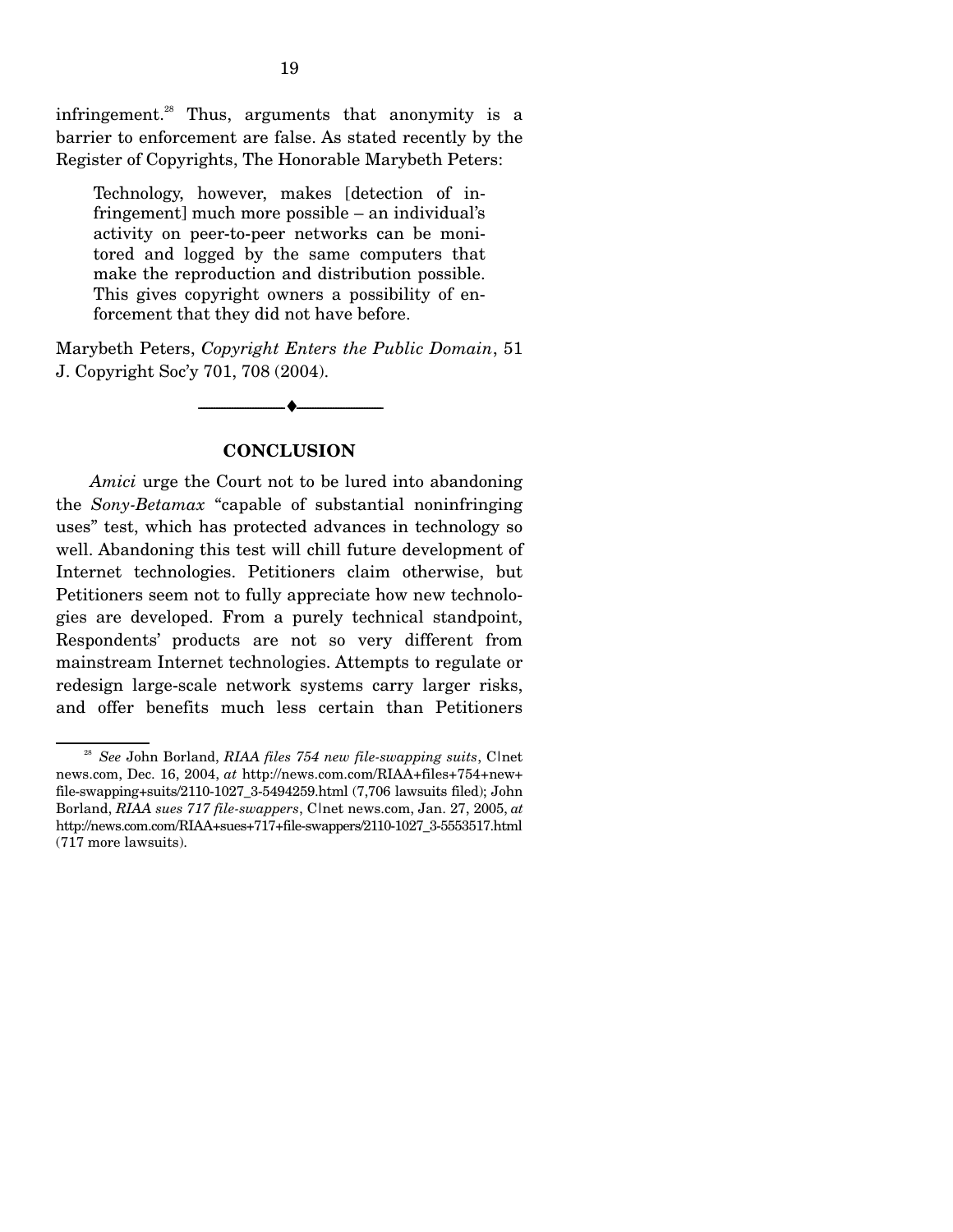would have the Court believe. *Amici* ask the Court to take care to protect the scientists and engineers who are developing tomorrow's technology. *Amici* ask the Court to preserve the *Sony-Betamax* "capable of substantial noninfringing uses" test.

Respectfully submitted,

| VICTORIA K. HALL      |
|-----------------------|
| <b>LAW OFFICE OF</b>  |
| VICTORIA K. HALL      |
| 401 N. Washington St. |
| Suite 550             |
| Rockville MD 20850    |
| $(301)$ 738-7677      |

JAMES S. TYRE\* LAW OFFICES OF JAMES S. TYRE 10736 Jefferson Blvd., #512 Culver City, CA 90230 (310) 839-4114 \**Counsel of Record*

*Counsel for Amici Curiae*

February 28, 2005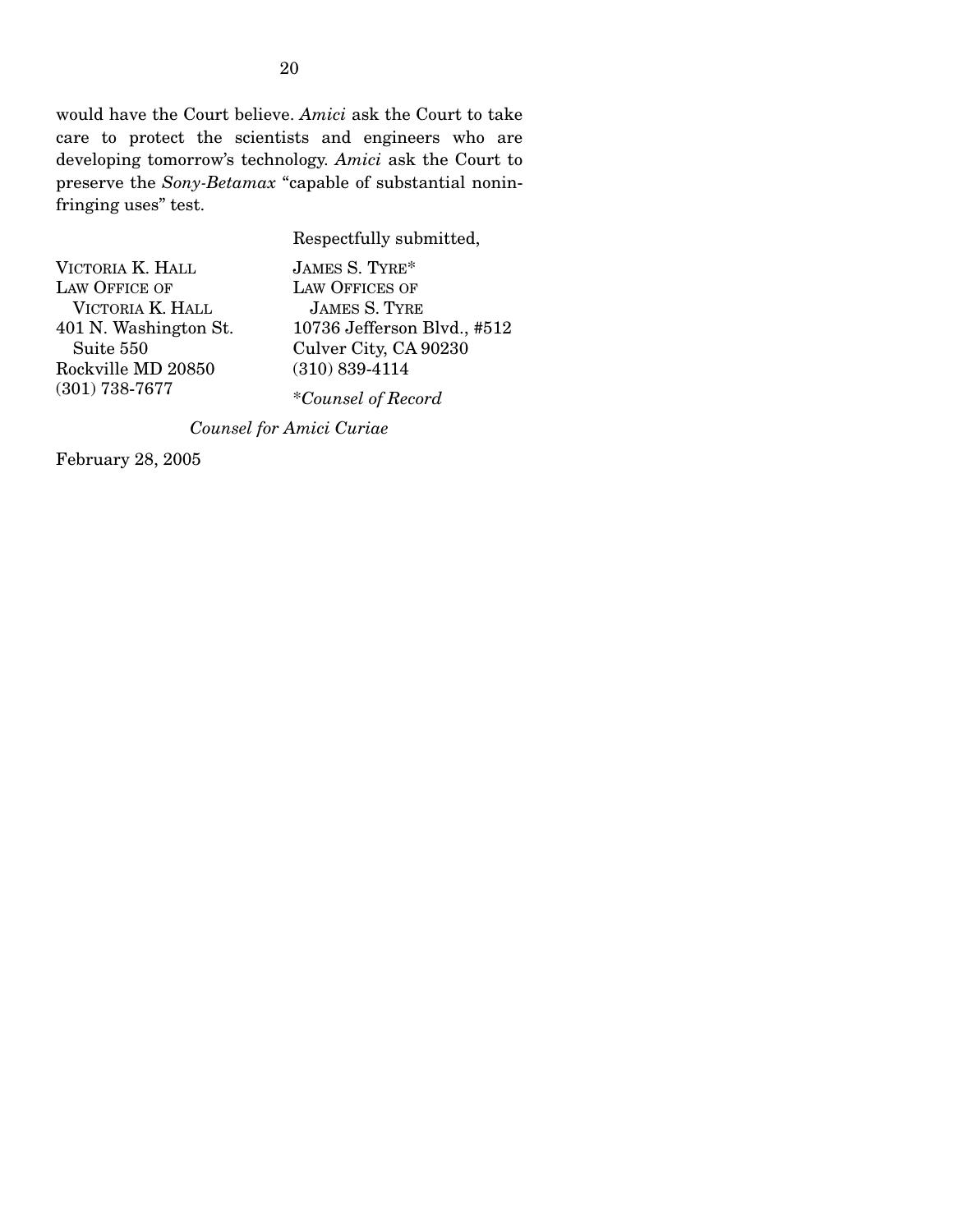## **APPENDIX – BRIEF BIOGRAPHIES OF** *AMICI CURIAE*

Harold (Hal) Abelson<sup>29</sup> is Class of 1922 Professor of Electrical Engineering and Computer Science at MIT and a Fellow of the Institute of Electrical and Electronics Engineers (IEEE). He is the winner of the 1995 Taylor L. Booth Education Award given by IEEE Computer Society, cited for his continued contributions to the teaching of introductory computer science. At MIT, Abelson is codirector of the MIT-Microsoft Research Alliance in Educational Technology and co-chair of the MIT Council on Educational Technology. Together with his colleague Gerald Sussman, Abelson developed MIT's introductory computer science subject, "Structure and Interpretation of Computer Programs," which has had a world-wide impact on university computer-science education. Dr. Abelson teaches a course in collaboration with Harvard Law School, which deals with technical and policy issues relating to the Internet, including copyright management, content control, and privacy.

Thomas Anderson<sup>30</sup> is Professor in the Department of Computer Science and Engineering at the University of Washington. His research concerns the principles underlying the construction of secure, reliable and efficient large scale networks and distributed systems. He serves as Chair of the Steering Committee of the Planetlab Consortium, an

<sup>&</sup>lt;sup>29</sup> Hal Abelson, Department of Electrical Engineering and Computer Science, Massachusetts Institute of Technology, *at* http://www.swiss. ai.mit.edu/~hal/hal.html (last visited Feb. 6, 2005).

<sup>&</sup>lt;sup>30</sup> Tom Anderson, Department of Computer Science and Engineering, University of Washington, *at* http://www.cs.washington.edu/homes/ tom (last visited Feb. 6, 2005).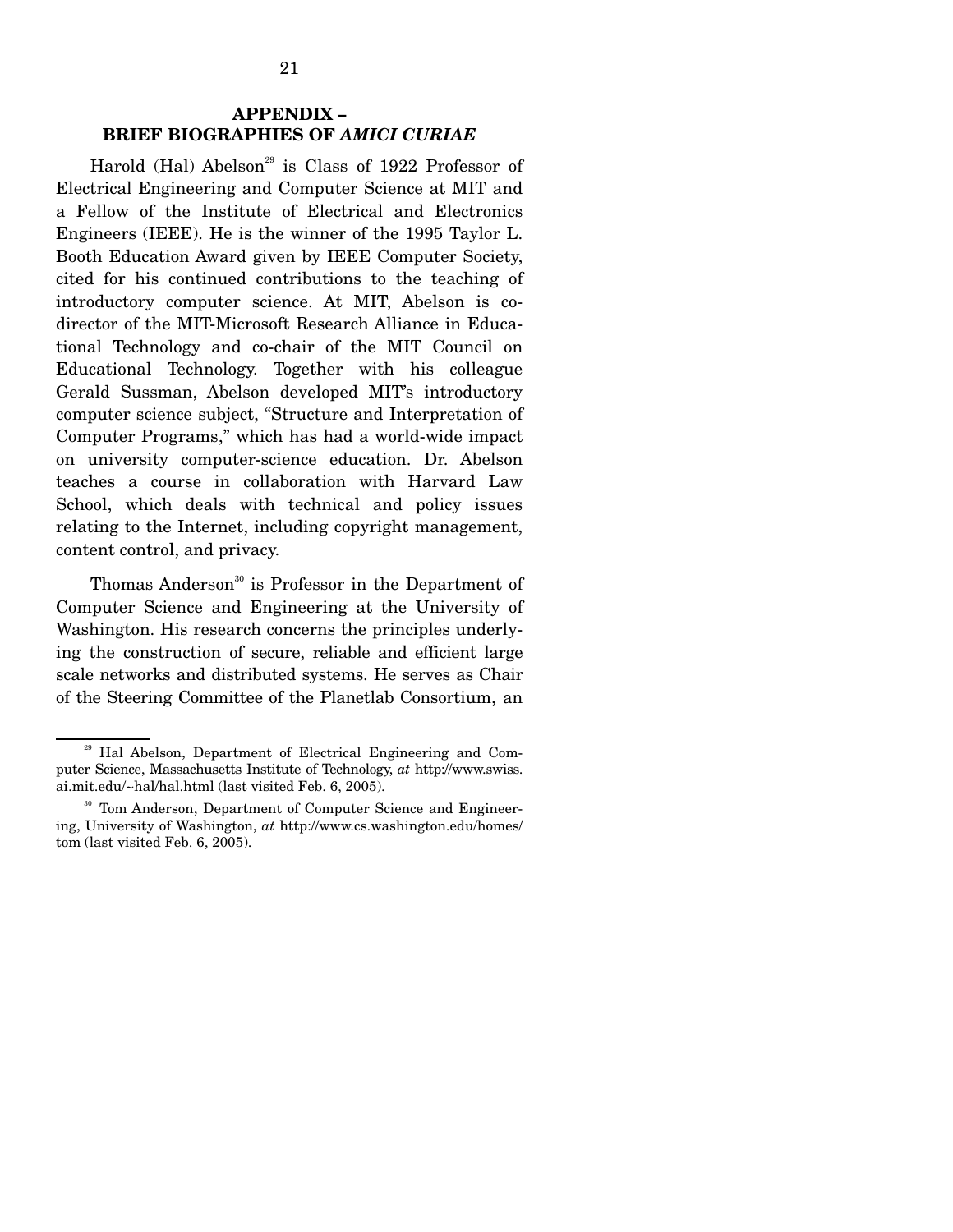association of over one hundred universities and corporations devoted to developing the next generation of Internet technologies.<sup>31</sup> Planetlab operates a network of over five hundred machines, spread over five continents, that can be used by researchers to test and deploy new planetary scale applications. An author of over 70 research papers, Anderson has won the National Science Foundation (NSF) Presidential Faculty Fellowship and the Sloan Research Fellowship.

Andrew W. Appel<sup>32</sup> is a Professor of Computer Science at Princeton University. He does research in computer security, virus prevention, programming languages, and compilers. He is a Fellow of the Association for Computing Machinery (ACM) and served for several years as Editor in Chief of ACM Transactions on Programming Languages and Systems. Dr. Appel served as a primary technical expert for nine non-settling States in the Microsoft antitrust trial, *New York v. Microsoft*.

Steven M. Bellovin<sup>33</sup> is a Professor of Computer Science at Columbia University. He joined the faculty recently after many years at Bell Labs and AT&T Labs Research. He is an AT&T Fellow and a member of the National Academy of Engineering. Dr. Bellovin is the coauthor of *Firewalls and Internet Security: Repelling the* 

31 PlanetLab Consortium, *at* http://www.planet-lab.org (last visited Feb. 6, 2005).

<sup>&</sup>lt;sup>32</sup> Andrew W. Appel, Department of Computer Science, Princeton University, *at* http://www.cs.princeton.edu/~appel (last visited Feb. 6, 2005).

<sup>&</sup>lt;sup>33</sup> Steven M. Bellovin, Department of Computer Science, Columbia University, *at* http://www.cs.columbia.edu/~smb (last visited Feb. 6, 2005).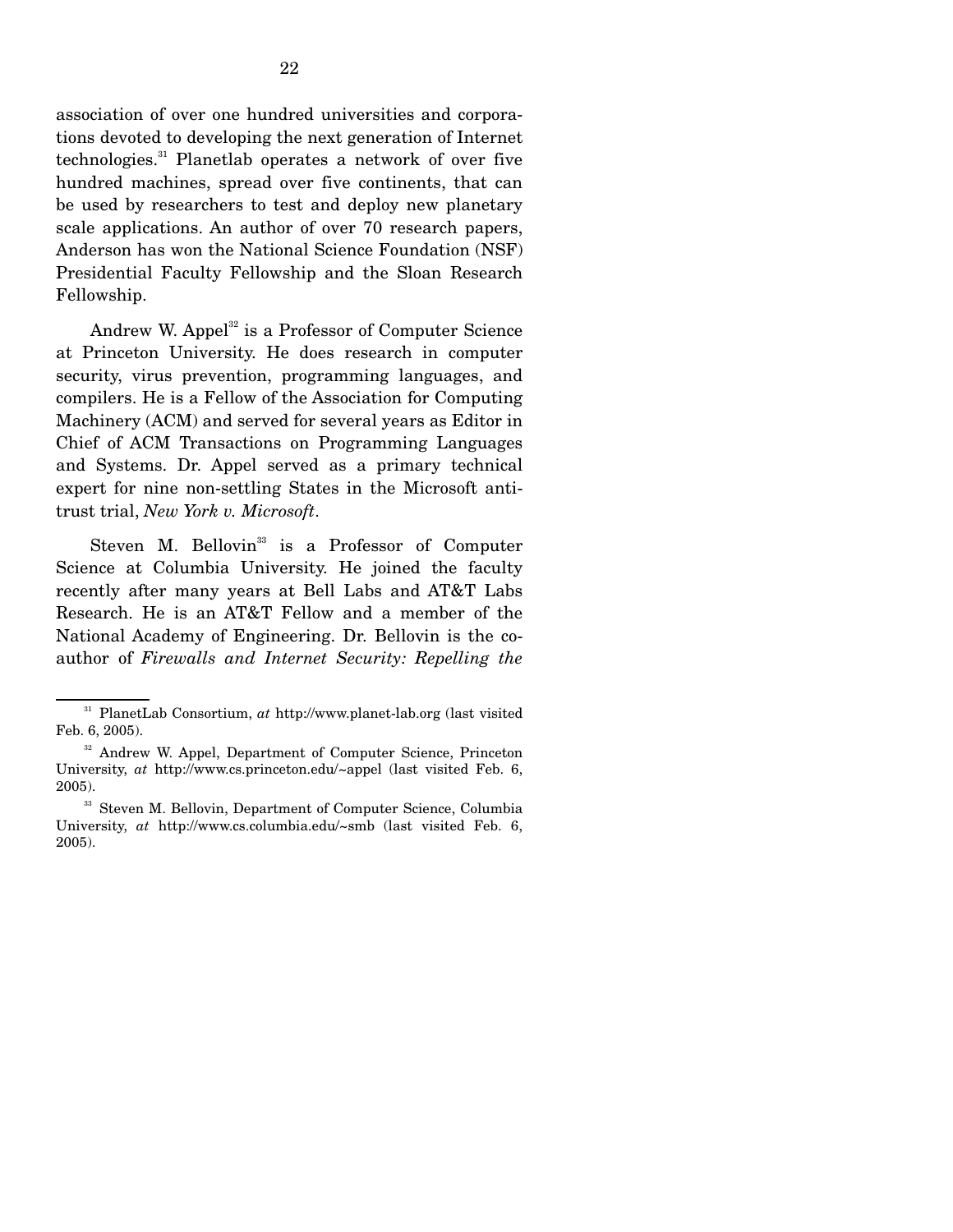*Wily Hacker* (2d ed. 2003) (with *amicus* Aviel Rubin, and Bill Cheswick) [hereinafter *Firewalls and Internet Security*], and holds several patents on cryptographic and network protocols. He has served on many National Research Council (NRC) study committees, and is a member of the Department of Homeland Security's Science and Technology Advisory Committee. He has been a member of the Internet Architecture Board and co-director of the Security Area of the Internet Engineering Task Force.

Dan Boneh<sup>34</sup> is a Professor of both Electrical Engineering and Computer Science at Stanford University. He heads the applied crypto group at the Computer Science department. Dr. Boneh's research focuses on applications of cryptography to computer security. He is the author of over 70 technical publications. His work includes digital copyright protection, e-mail security, security for handheld devices and web servers and cryptanalysis. He is a recipient of the Packard Award, the Alfred P. Sloan Award, and the Terman Award.

David Clark<sup>35</sup> is a Senior Research Scientist at MIT. More recent activities than those stated in the brief include extensions to the Internet to support real-time traffic, pricing and related economic issues, and policy issues surrounding the Internet, such as broadband local loop deployment. His current research looks at re-definition

<sup>&</sup>lt;sup>34</sup> Dan Boneh, Department of Computer Science and Electrical Engineering, Stanford University, *at* http://theory.stanford.edu/~dabo (last visited Feb. 15, 2005).

35 David Clark, Computer Science and Artificial Intelligence Laboratory, Massachusetts Institute of Technology, *at* http://www.lcs. mit.edu/people/bioprint.php3?PeopleID=81 (last visited Feb. 6, 2005).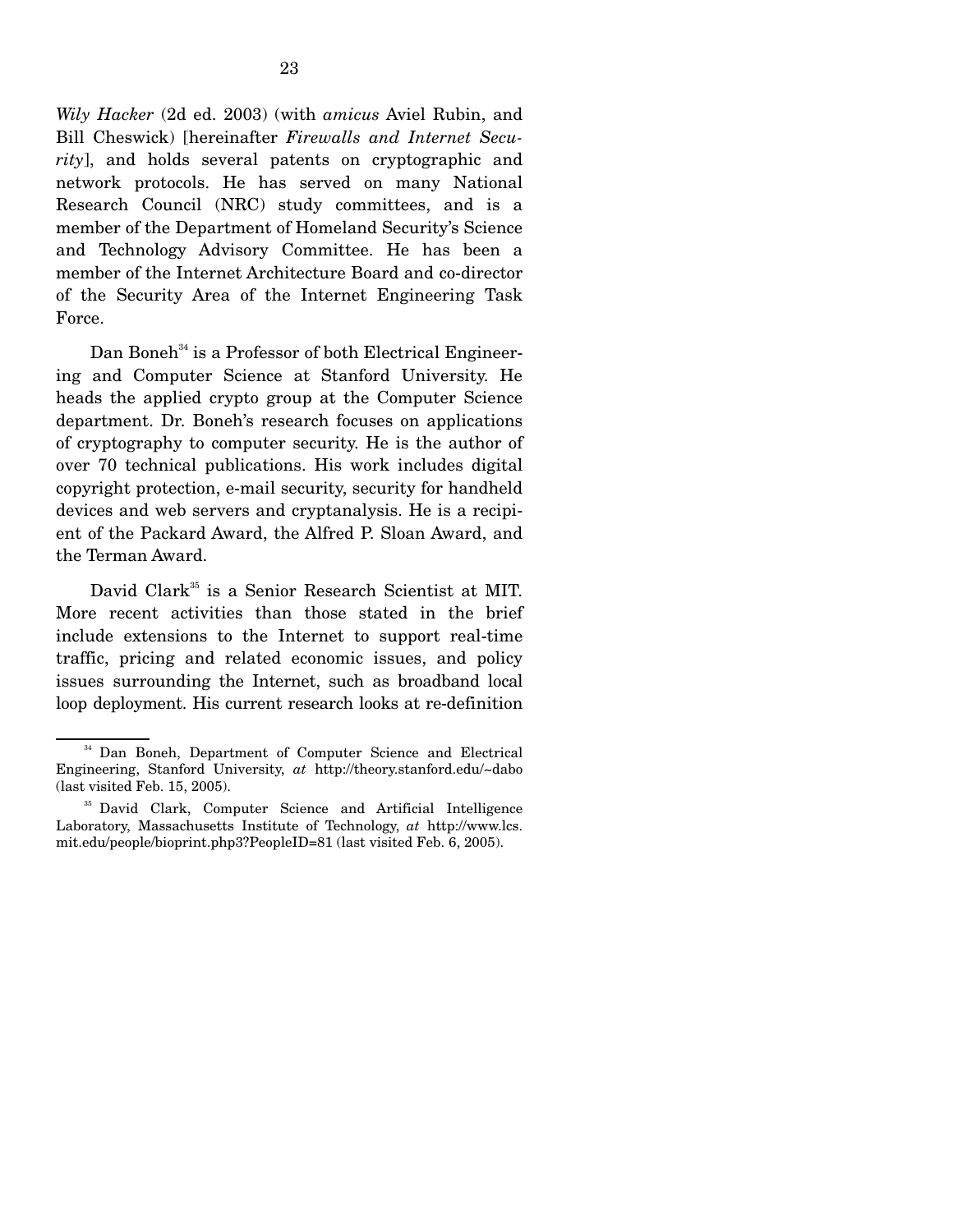of the architectural underpinnings of the Internet, and the relation of technology and architecture to economic, societal and policy considerations. He is past chairman of the NRC's Computer Science and Telecommunications Board and a member of the National Academy of Engineering. Dr. Clark is a Fellow of the IEEE and of the ACM, and has won numerous awards for his work.

David J. Farber<sup>36</sup> is the Distinguished Career Professor of Computer Science and Public Policy at the School of Computer Science at Carnegie Mellon University with secondary appointments at the Heinz School and the Engineering and Public Policy Department of the College of Engineering. In 2003, he retired from the University of Pennsylvania where he held the Alfred Fitler Moore Chair of Telecommunications with appointments in the Engineering School and the Wharton School. From 2000-01, he served as Chief Technologist for the Federal Communications Commission. Prior to his appointment to the FCC, he served on the U.S. Presidential Advisory Committee on High Performance Computing and Communication, Information Technology, and the Next Generation Internet [hereinafter U.S. Presidential Advisory Committee on Information Technology]. He is a Fellow of the ACM and the IEEE, and serves on the Board of Directors of the Electronic Frontier Foundation. He is a member of the Markle Foundation Task Force on National Security in the Information Age.

36 David J. Farber, School of Computer Science, Carnegie Mellon University, *at* http://www.epp.cmu.edu/people/bios/farber.htm (last visited Feb. 6, 2005).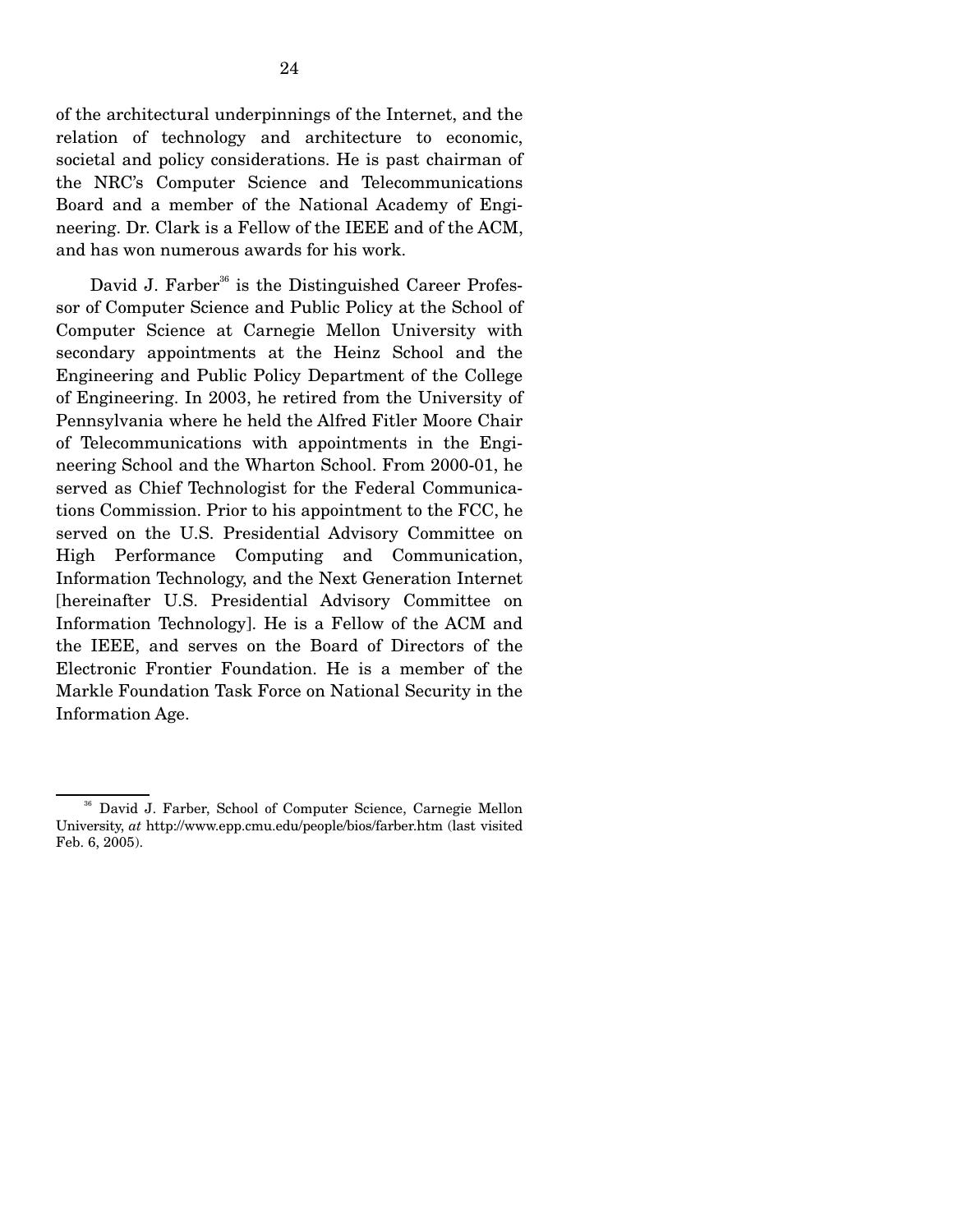Joan Feigenbaum<sup>37</sup> is a Professor in the Computer Science Department at Yale University. Prior to starting at Yale in 2000, she worked for AT&T, where she participated broadly in the company's Information-Sciences research agenda, e.g., by creating a research group in Algorithms and Distributed Data, of which she was manager in 1998- 99. Dr. Feigenbaum's research interests include Internet algorithms, computational complexity, security and privacy, and digital copyright. While at Yale, she has been a principal in several high-profile activities, including the NSF-funded PORTIA (Privacy, Obligations, and Rights in Technologies of Information Assessment) Project and the Office of Naval Research-funded SPYCE (Stanford-Penn-Yale-Cornell Experiment) Project. Her current and recent professional service activities include Editor-in-Chief for the Journal of Cryptology, Program Chair for the 2002 ACM Workshop on Digital Rights Management, and Program Co-Chair for the 2004 ACM Conference on Electronic Commerce. Dr. Feigenbaum is a Fellow of the ACM.

Edward W. Felten<sup>38</sup> is a Professor of Computer Science at Princeton University. He is also affiliated with the Program in Science, Technology, and Environmental Policy, in the Woodrow Wilson School of Public and International Affairs, at Princeton. His research interests include computer security, Internet software, and information technology

37 Joan Feigenbaum, Computer Science Department, Yale University, *at* http://cs-www.cs.yale.edu/homes/jf/home.html (last visited Feb. 6, 2005).

38 Edward W. Felten, Department of Computer Science, Princeton University, *at* http://www.cs.princeton.edu/~felten (last visited Feb. 6, 2005).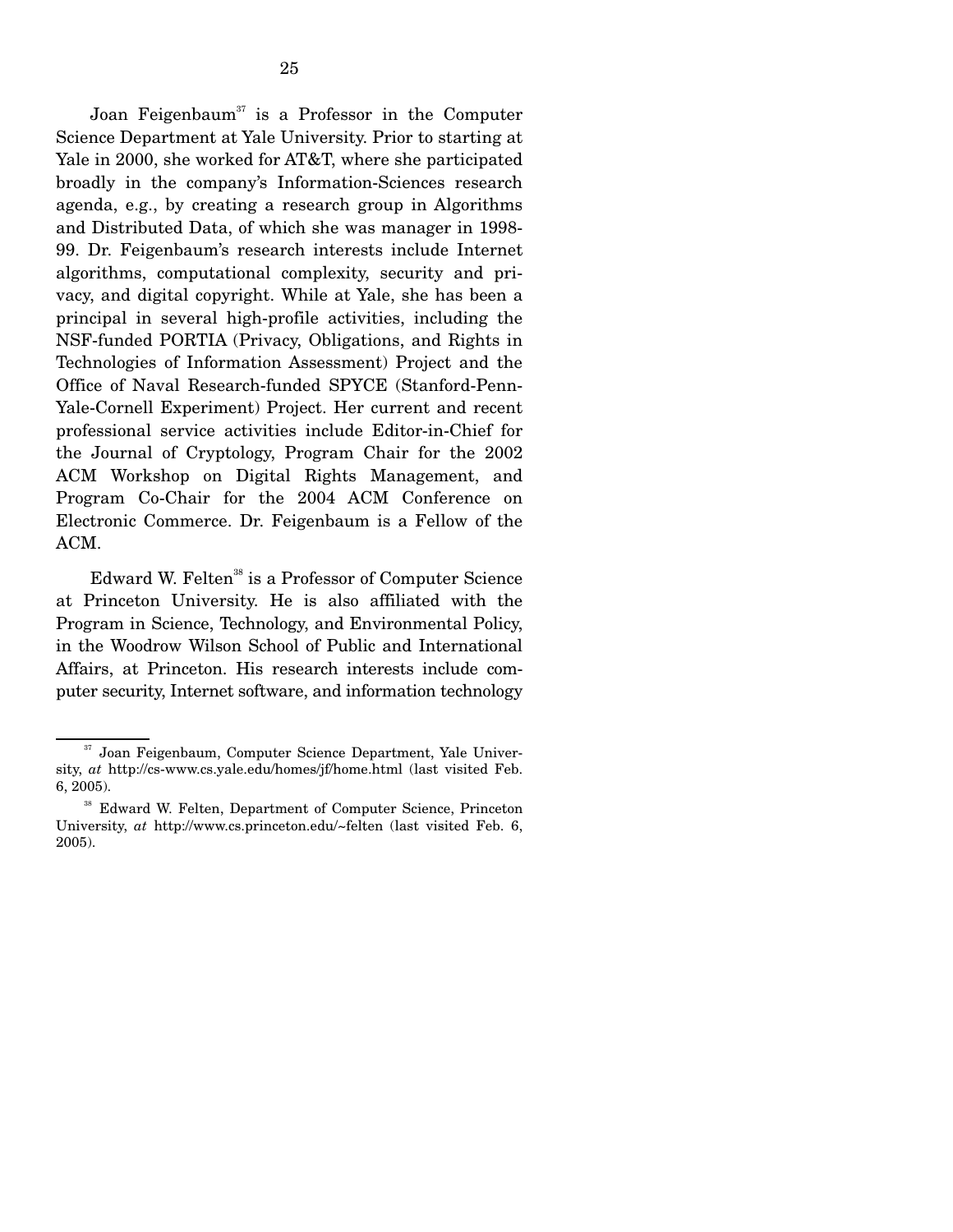policy. He is widely known for his research on anti-copying technologies. He has served in an advisory capacity to the U.S. Departments of Defense, Justice, and Homeland Security, and has testified before the Senate Commerce Committee regarding digital copyright policy. He was the primary computer science expert witness for the United States in *United States v. Microsoft*. Dr. Felten is a member of the Advisory Board of the Electronic Frontier Foundation.

Robert Harper<sup>39</sup> is a Professor of Computer Science at Carnegie Mellon University. His research is on programming language design and implementation. He is a principal co-designer of the Standard ML programming language and a co-inventor of the LF Logical Framework. He is Associate Editor for Programming Languages of the Journal of the ACM, the premier academic journal in computer science.

M. Frans Kaashoek<sup>40</sup> is a Professor in MIT's Electrical Engineering and Computer Science Department and a member of the Computer Science and Artificial Intelligence Laboratory, where he co-leads the parallel and distributed operating systems group. Dr. Kaashoek's principal field of interest is designing and building computer systems. His past work includes the exokernel operating system, the Click modular router, the Resilient Overlay Network, the self-certifying file system, and the

39 Robert Harper, School of Computer Science, Carnegie Mellon University, *at* http://www-2.cs.cmu.edu/~rwh (last visited Feb. 15, 2005).

40 M. Frans Kaashoek, Department of Electrical Engineering and Computer Science, Massachusetts Institute of Technology, *at* http:// www.pdos.lcs.mit.edu/~kaashoek (last visited Feb. 6, 2005).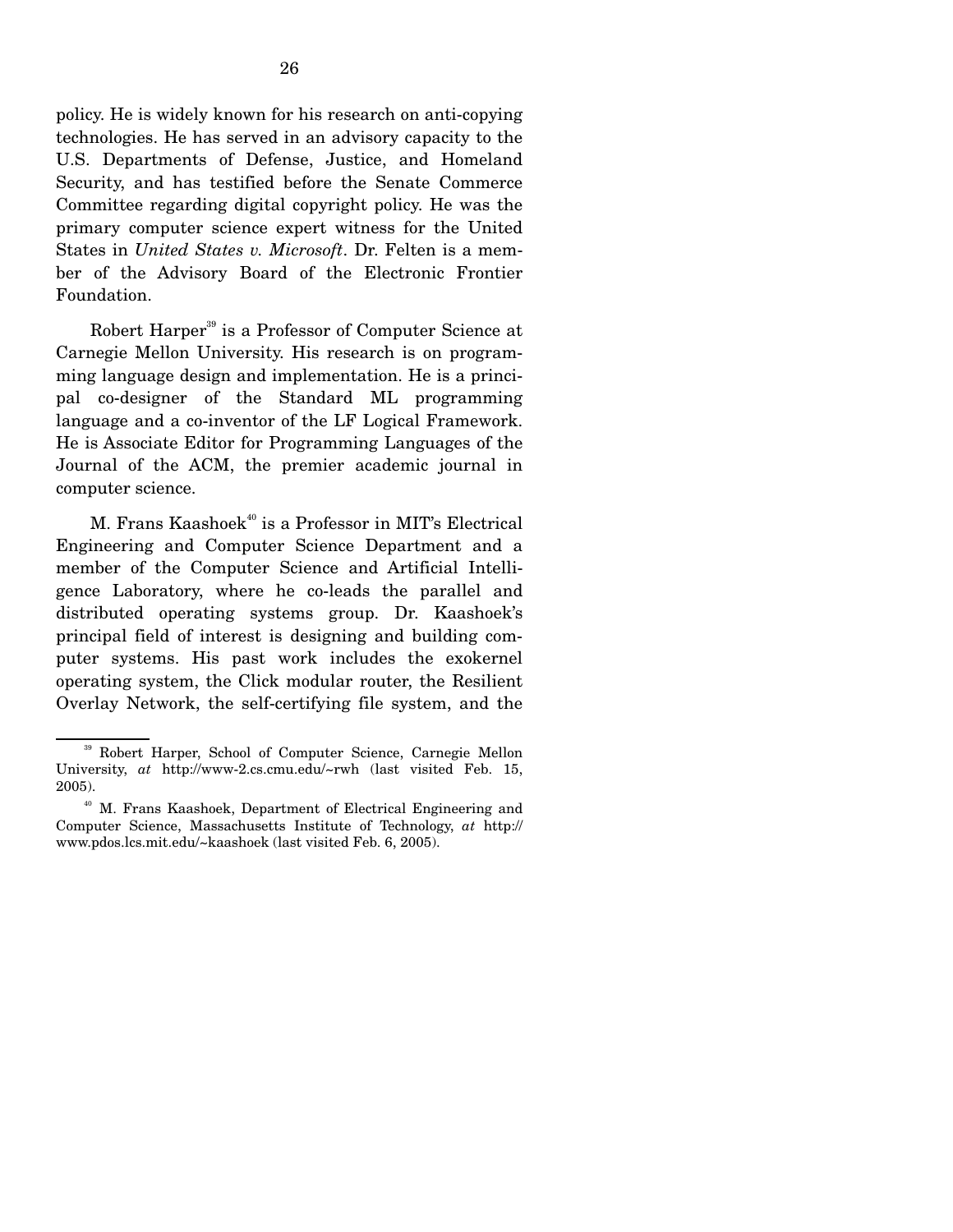Brian Kernighan $41$  is a Professor in the Computer Science Department at Princeton University. Previously he was head of the Computing Structures Research Department at Bell Labs, where he did research in programming languages, software tools, and user interfaces. He is the co-author of a number of widely-used computer books and programs, and is a member of the National Academy of Engineering.

Jennifer Rexford<sup>42</sup> is a Professor in the Computer Science Department at Princeton University. Prior to February 2005, she spent eight years at AT&T Labs Research. Her research on network measurement, traffic engineering, and router configuration has led to several network-management tools that are in daily use in AT&T's IP backbone network. She is co-author of *Web Protocols and Practice: HTTP*/*1.1, Networking Protocols, Caching, and Traffic Measurement* (2001). She serves as the chair of ACM Special Interest Group on Data Communications, and is a member of the ACM Council, the Computing

41 Brian Kernighan, Department of Computer Science, Princeton University, *at* http://www.cs.princeton.edu/~bwk (last visited Feb. 6, 2005).

42 Jennifer Rexford, Department of Computer Science, Princeton University, *at* http://www.cs.princeton.edu/~jrex (last visited Feb. 6, 2005).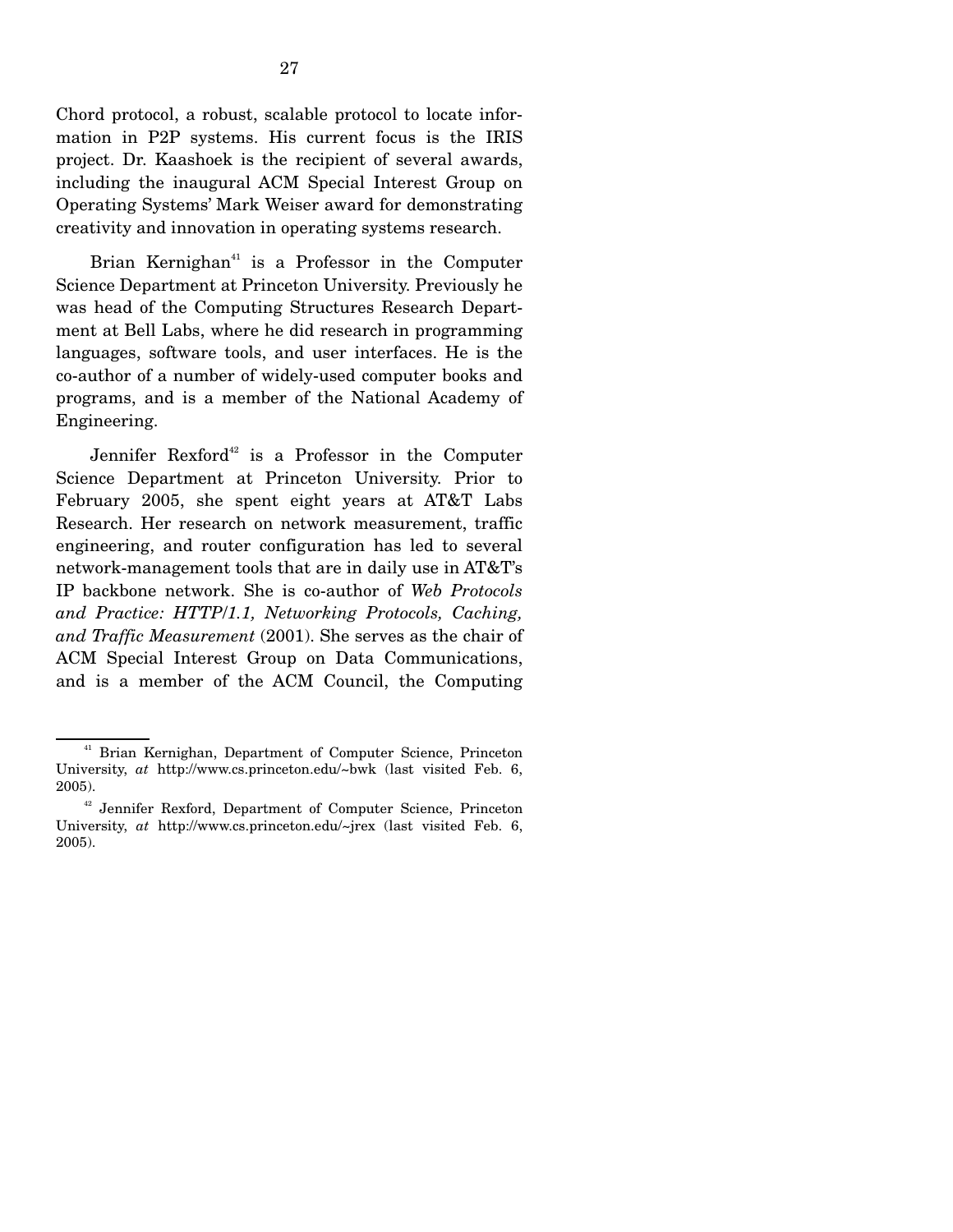Research Association's Board of Directors, and DARPA's Information Science and Technology Study Group.

John C. Reynolds<sup>43</sup> is Professor of Computer Science at Carnegie Mellon University. He is a Fellow of the ACM and a recipient of the Lifetime Achievement Award from the ACM Special Interest Group on Programming Languages. He is also a member of International Federation of Information Processing Working Group 2.3 on Programming Methodology. His research centers on the design of languages for programming and the specification of programs, programming methodology, and methods for proving that programs meet their specifications.

Aviel D. Rubin<sup>44</sup> is a Professor of Computer Science and the Technical Director of the Information Security Institute at Johns Hopkins University. Prior to joining Johns Hopkins, Dr. Rubin was a scientist at AT&T Labs Research. Dr. Rubin is author of several books including *Firewalls and Internet Security* (co-authored with Bill Cheswick and *amicus* Steven M. Bellovin), *White-Hat Security Arsenal* (2001), and *Web Security Sourcebook* (1997) (co-authored with Dan Geer and Marcus Ranum). He is Associate Editor of IEEE Transactions on Software Engineering, Associate Editor of ACM Transactions on Internet Technology, Associate Editor of IEEE Security & Privacy, and an Advisory Board member of Springer's Information Security and Cryptography Book Series. Dr.

43 John C. Reynolds, School of Computer Science, Carnegie Mellon University, *at* http://www-2.cs.cmu.edu/~jcr (last visited Feb. 6, 2005).

44 Avi Rubin, Department of Computer Science, Johns Hopkins University, *at* http://www.cs.jhu.edu/~rubin (last visited Feb. 6, 2005).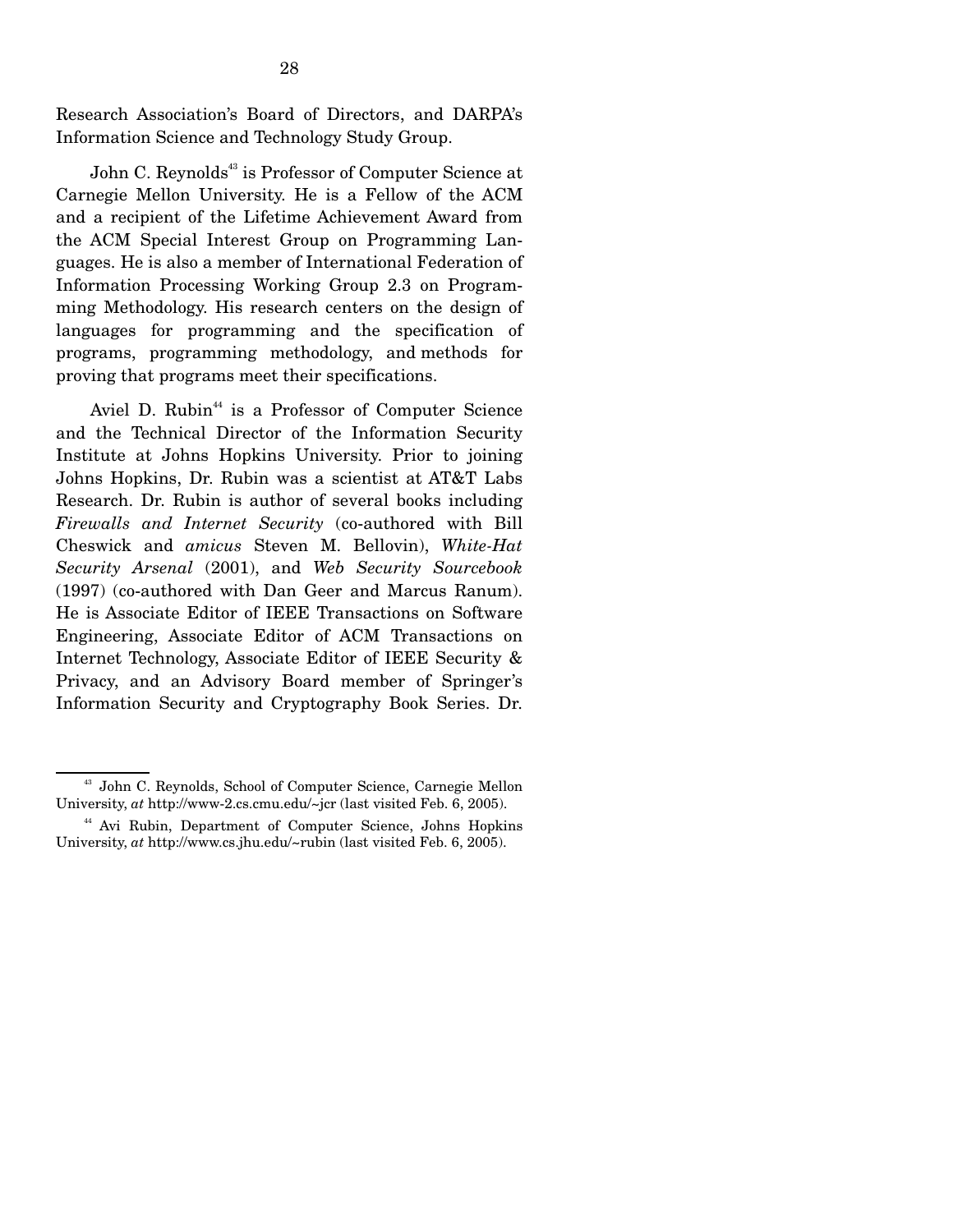Rubin serves on DARPA's Information Science and Technology Study Group.

Eugene H. Spafford<sup>45</sup> is a Professor of both Computer Sciences and of Electrical and Computer Engineering at Purdue University with courtesy appointments as Professor of Communication and as Professor of Philosophy. He is the founder and executive director of CERIAS, the Purdue Center for Education and Research in Information Assurance and Security, a national center of excellence and the nation's foremost academic center in this field. Dr. Spafford is a Fellow of the ACM, the IEEE, and the American Association for the Advancement of Science, and he was the year 2000 recipient of the NIST/NSA National Computer Software Security Award. He has been named to the Information Systems Security Association Hall of Fame, and has been awarded the William Hugh Murray medal from the National Colloquium for Information Systems Security Education for his contributions to research and education in information security. He is a recipient of the Air Force medal for Meritorious Civilian Service, is a recipient of the IEEE Computer Society's Taylor Booth medal, and of the ACM Special Interest Group on Computers and Society's "Making a Difference" award. He currently serves on the Computing Research Association's Board of Directors, and on the U.S. Presidential Advisory Committee on Information Technology, as well as many corporate advisory boards. Dr. Spafford has co-authored or edited 5 books, over 100 technical articles, holds 2 patents, and is the author of several software

45 Eugene H. Spafford, Department of Computer Science, Purdue University, *at* http://www.cerias.purdue.edu/homes/spaf/narrate.html (last visited Feb. 18, 2005).